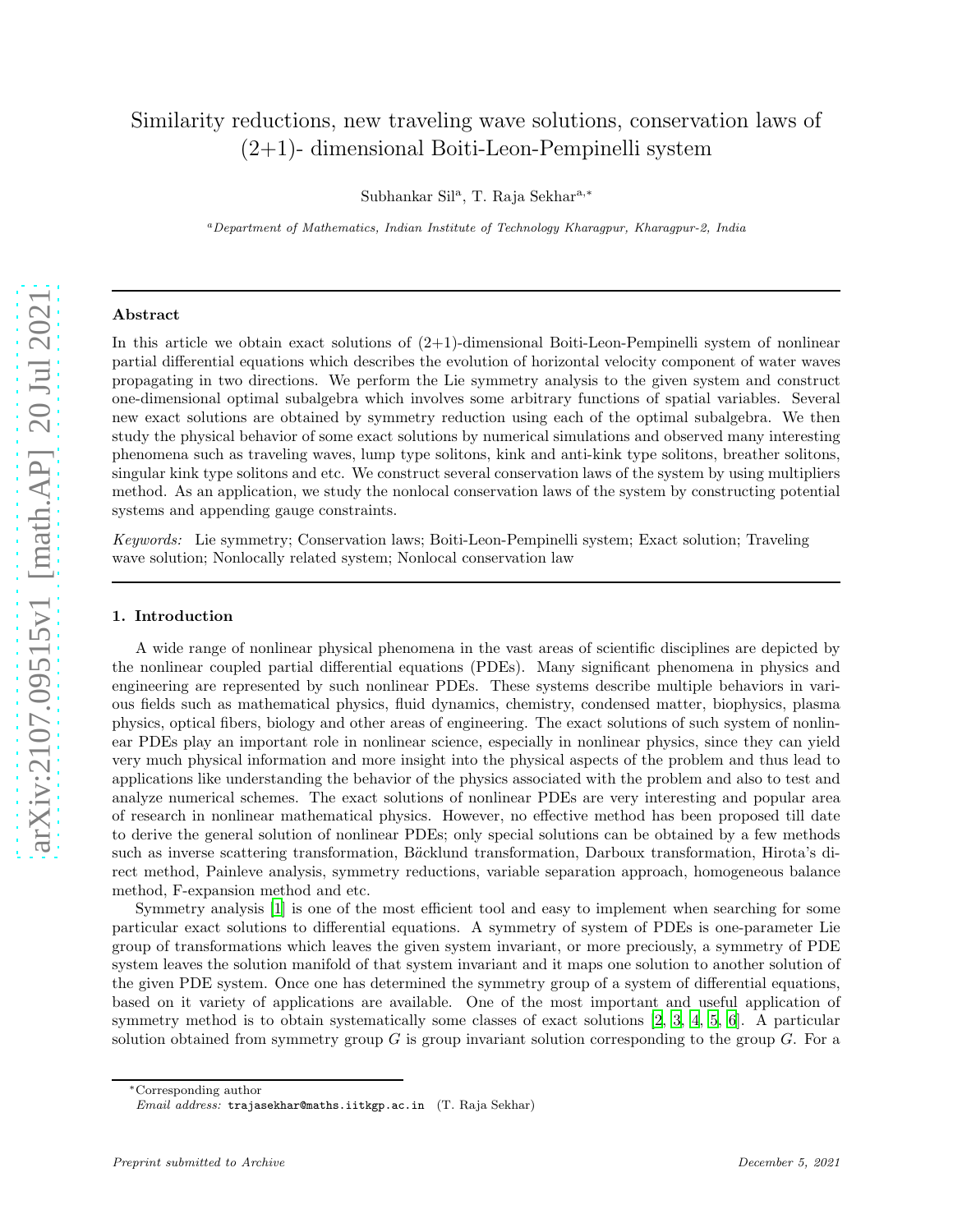given PDE system there may exist infinitely many particular solutions, so one needs to minimize the search for exact solutions. In this context, the concept of classification of optimal subalgebras was introduced by Ovsiannikov [\[7](#page-21-6)] where one needs to find a set of inequivalent subalgebras. Later, Olver [\[8\]](#page-21-7) improved this method by introducing adjoint representations. Recently, many mathematicians [\[9](#page-21-8), [10,](#page-21-9) [11](#page-21-10), [12,](#page-21-11) [13,](#page-21-12) [14](#page-21-13)] contributed in this direction and obtained exact solutions of various physically relevant systems.

Conservation laws [\[15](#page-21-14), [16\]](#page-21-15) describe many essential physical properties of a given PDE system and have also applications in existence, uniqueness and stability analysis for the development of numerical methods. Moreover, one can construct nonlocally related PDE systems of the original PDE system by introducing some potential (nonlocal) variables through conservation laws. A PDE may have more than one conservation law which arises by multiplying appropriate multipliers [\[17](#page-21-16), [18,](#page-22-0) [19\]](#page-22-1) to the given PDE. Recently, Sil et al. [\[20,](#page-22-2) [21](#page-22-3)] applied direct multipliers method to construct conservation laws and applied them to study nonlocal symmetry analysis.

For the case where the associated Lie algebra is of infinite dimensional, the classification of optimal subalgebra is of special interest. Here one obtains an infinite number of exact solutions as the corresponding symmetries involve some arbitrary functions of independent variables or dependent variables.

The (2+1)-dimensional Boiti-Leon-Pempinelli (BLP) system [\[22](#page-22-4)]

<span id="page-1-0"></span>
$$
u_{ty} - (u^2 - u_x)_{xy} - 2v_{xxx} = 0,
$$
  
\n
$$
v_t - v_{xx} - 2uv_x = 0
$$
\n(1)

is actually a generalization of the  $(2+1)$ -dimensional sinh-Gordon equations. The Hamiltonian structure, Painlevé property [\[23](#page-22-5)], Lax pair [\[22\]](#page-22-4), and Bäcklund transformation [\[24,](#page-22-6) [25](#page-22-7)] have been studied for BLP system [\(1\)](#page-1-0) and moreover various exact solutions [\[26](#page-22-8), [27,](#page-22-9) [28\]](#page-22-10) were obtained by using tanh-coth method [\[29](#page-22-11)], CTE solvability [\[30\]](#page-22-12), improved projective equation approach and a linear variable separation approach [\[31\]](#page-22-13). Later Kumar and Kumar [\[32\]](#page-22-14) studied the BLP system [\(1\)](#page-1-0) in terms of Lie symmetry analysis and obtained one family of solutions consisting of arbitrary function. Very recently Wang et. al [\[33](#page-22-15)] proposed the modified BLP system

<span id="page-1-1"></span>
$$
R_1: \t u_{ty} = a(u^2 - u_x)_{xy} + bv_{xxx}
$$
  
\n
$$
R_2: \t v_t = cv_{xx} + guv_x
$$
\n(2)

by introducing some new parameters  $a, b, c$  and q where  $a, b, c$  and q are real numbers. It describes the evolution of the horizontal velocity component of water waves propagating in x and y directions in an infinite narrow channel of constant depth. In fact, it demonstrates the evolution of the horizontal component of the velocity of water waves propagating through an infinite narrow channel that maintains constant depth of the  $x - y$  plane. Here t denotes time, x, y represents spatial variables, the dependent variables u and v demonstrate the velocity component in x and y directions respectively. In [\[33\]](#page-22-15), the authors obtained only the stationary domain walls solution of [\(2\)](#page-1-1). There is a major research gap in the direction of obtaining exact solutions of the BLP system [\(2\)](#page-1-1). Since Lie symmetry analysis is the most powerful tool to construct exact solutions of nonlinear system of PDEs, therefore our aim is to study the BLP system [\(2\)](#page-1-1) by means of Lie symmetry analysis and obtain several new exact solutions by constructing set of optimal subalgebras. Moreover, we construct conservation laws of the BLP system [\(2\)](#page-1-1) by direct multiplier method. The outline of our work is as follows:

In section [2,](#page-2-0) we apply the Lie symmetry method to the BLP system [\(2\)](#page-1-1) and compute the infinite dimensional Lie algebra. We perform the optimal classification of one-dimensional subalgebra consisting of arbitrary functions in section [3.](#page-3-0) section [4](#page-5-0) deals with obtaining several new exact solutions systematically from each subalgebra which are reported first time in the literature and also discuss the physical significance of the solution profiles geometrically. We obtain several new traveling wave solutions these indicate various important physical properties in section [5.](#page-13-0) In section [6,](#page-16-0) we construct conserved vectors of the BLP system [\(2\)](#page-1-1). We study the nonlocal conservation laws of system [\(2\)](#page-1-1) as an application of those conserved vectors in section [7.](#page-18-0) Finally we provide concluding remarks in section [8.](#page-20-0)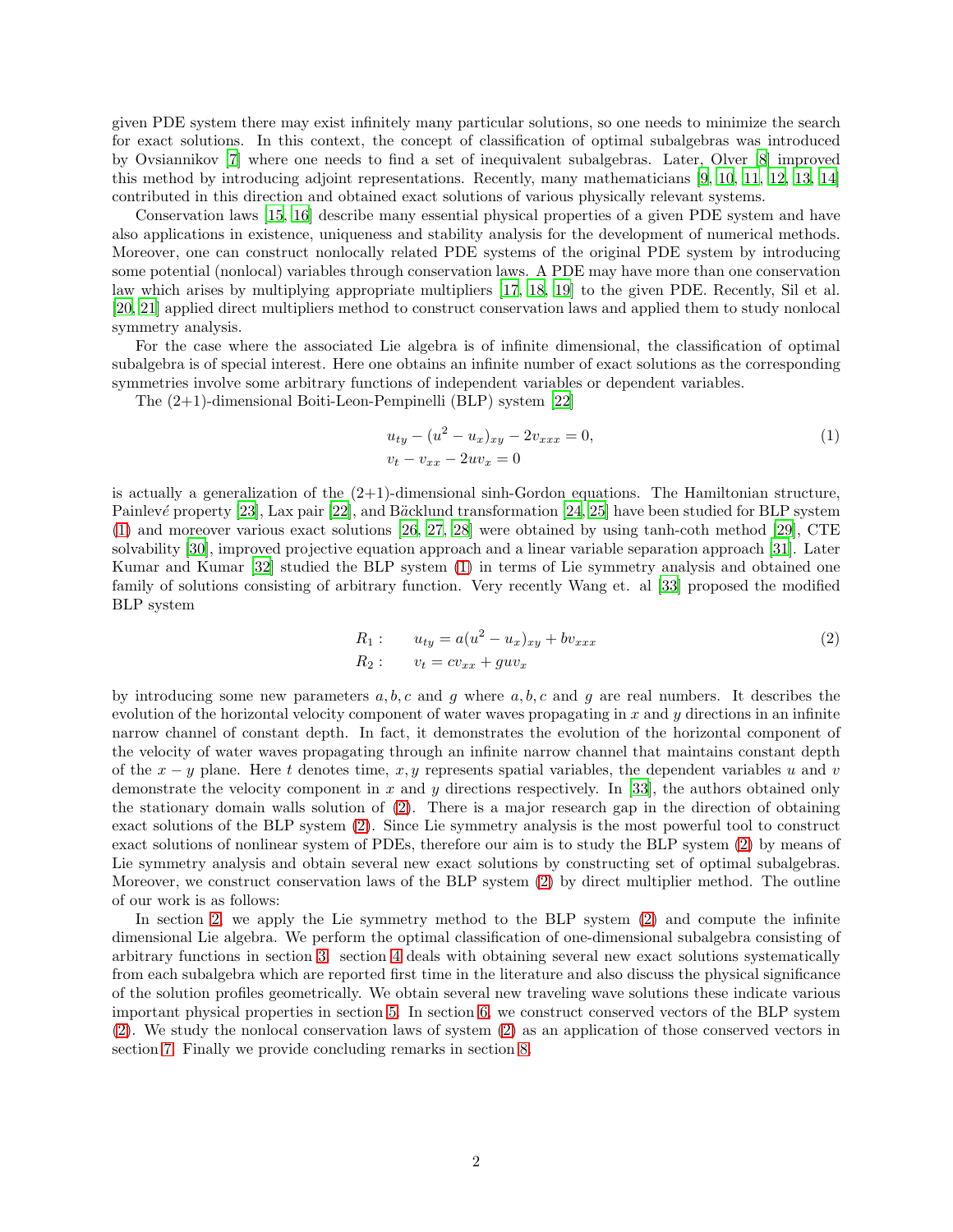# <span id="page-2-0"></span>2. Lie symmetry analysis

We apply the Lie symmetry analysis to the given system [\(2\)](#page-1-1). Let us consider a one-parameter( $\epsilon$ ) infinitesimal Lie group of point transformations of the form

$$
t^* = t + \epsilon \tau(t, x, y, u, v) + O(\epsilon^2),
$$
  
\n
$$
x^* = x + \epsilon \xi(t, x, y, u, v) + O(\epsilon^2),
$$
  
\n
$$
y^* = y + \epsilon \tau(t, x, y, u, v) + O(\epsilon^2),
$$
  
\n
$$
u^* = u + \epsilon \eta(t, x, y, u, v) + O(\epsilon^2),
$$
  
\n
$$
v^* = v + \epsilon \phi(t, x, y, u, v) + O(\epsilon^2),
$$

where  $\epsilon$  is a parameter and  $\tau, \xi, \pi, \eta$  and  $\phi$  are unknown infinitesimals which are to be determined. The associated Lie symmetry generator takes the form

$$
\Psi = \tau(t, x, y, u, v)\frac{\partial}{\partial t} + \xi(t, x, y, u, v)\frac{\partial}{\partial x} + \pi(t, x, y, u, v)\frac{\partial}{\partial y} + \eta(t, x, y, u, v)\frac{\partial}{\partial u} + \phi(t, x, y, u, v)\frac{\partial}{\partial v}.
$$

Suppose  $\Psi^{(3)}$  is a 3rd prolongation of  $\Psi$ , then the symmetry determining equations are

$$
\Psi^{(3)}(R_1)|_{\{R_1=0, R_2=0\}} = 0,
$$
  

$$
\Psi^{(3)}(R_2)|_{\{R_1=0, R_2=0\}} = 0,
$$

where the given PDE system is denoted as  $R_1 = 0, R_2 = 0$  which results an overdetermined linear system of PDEs. After solving the determining system we obtain the unknown infinitesimals as

$$
\tau = c_3 - 2c_4t,\n\xi = c_1 - 2c_4x,\n\pi = c_2 - F_1(y),\n\eta = c_4u,\n\phi = F_2(y) + vF'_1(y)
$$

where  $c_1, c_2, c_3$  and  $c_4$  are arbitrary constants while  $F_1(y)$  and  $F_2(y)$  are arbitrary functions of y. Consequently the Lie symmetry generators are listed as

$$
X_1 = \frac{\partial}{\partial x},
$$
  
\n
$$
X_2 = \frac{\partial}{\partial y},
$$
  
\n
$$
X_3 = \frac{\partial}{\partial t},
$$
  
\n
$$
X_4 = -2t\frac{\partial}{\partial t} - x\frac{\partial}{\partial x} + u\frac{\partial}{\partial u},
$$
  
\n
$$
X_5 = F_2(y)\frac{\partial}{\partial v},
$$
  
\n
$$
X_6 = -F_1(y)\frac{\partial}{\partial y} + vF'_1(y)\frac{\partial}{\partial v}.
$$

Now, the corresponding one-parameter Lie group of transformations can be obtained by solving the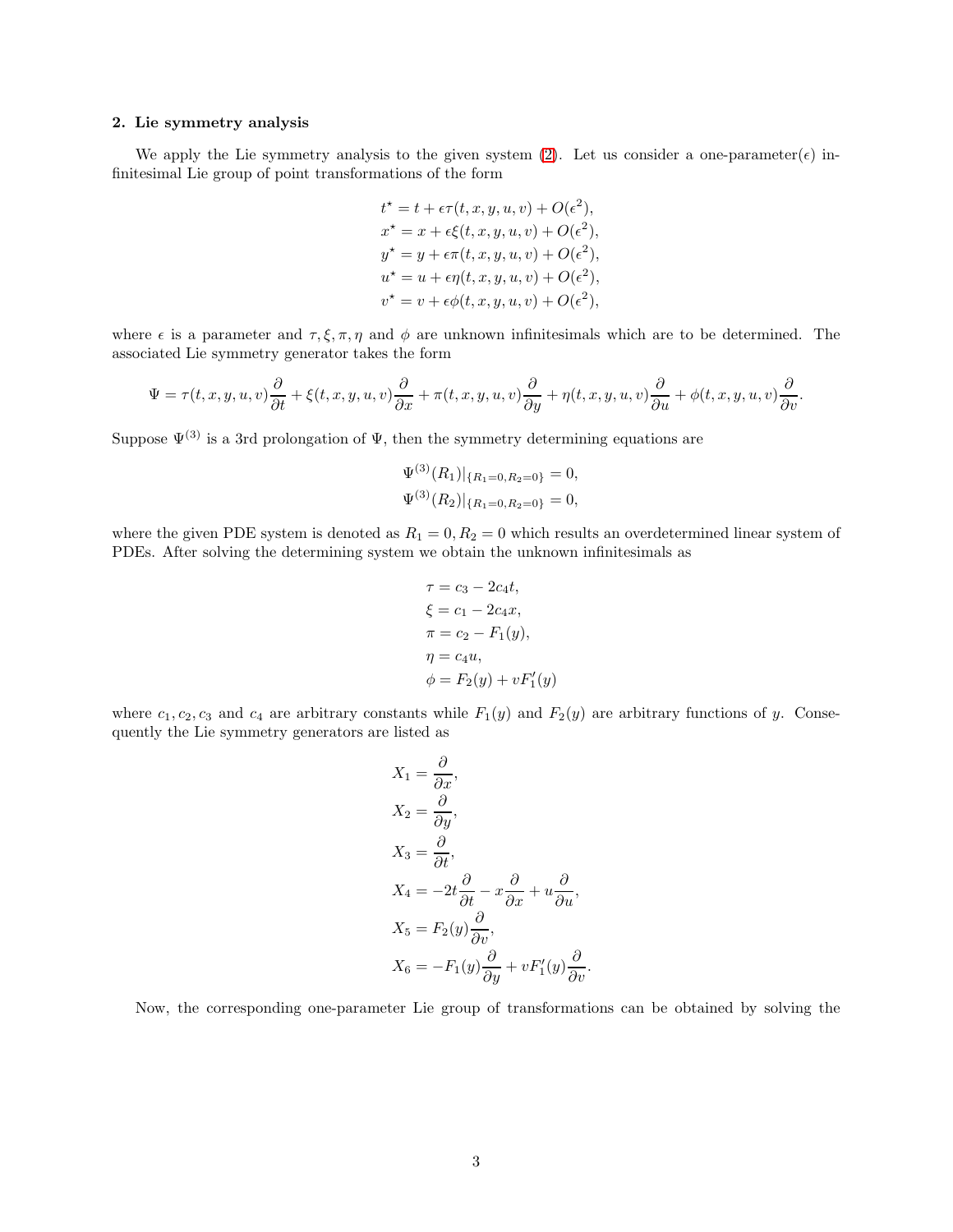following initial value problem:

$$
\begin{aligned}\n\frac{d\tau}{d\epsilon} &= \tau(t, x, y, u, v), \\
\frac{d\xi}{d\epsilon} &= \xi(t, x, y, u, v), \\
\frac{d\pi}{d\epsilon} &= \pi(t, x, y, u, v), \\
\frac{d\eta}{d\epsilon} &= \eta(t, x, y, u, v), \\
\frac{d\phi}{d\epsilon} &= \phi(t, x, y, u, v),\n\end{aligned}
$$

with the initial data  $\tau = t, \xi = x, \pi = y, \eta = u$  and  $\phi = v$  when  $\epsilon = 0$ . On solving the above system of ODEs for each infinitesimal transformation, we obtain the corresponding one-parameter Lie group of transformations

$$
G_1: (t^*, x^*, y^*, u^*, v^*) = (t, x + \epsilon, y, u, v),
$$
  
\n
$$
G_2: (t^*, x^*, y^*, u^*, v^*) = (t, x, y + \epsilon, u, v),
$$
  
\n
$$
G_3: (t^*, x^*, y^*, u^*, v^*) = (t + \epsilon, x, y, u, v),
$$
  
\n
$$
G_4: (t^*, x^*, y^*, u^*, v^*) = (te^{-2\epsilon}, xe^{-\epsilon}, y, ue^{\epsilon}, v).
$$

It is difficult to compute the group of transformations associated with the symmetries  $X_5$  and  $X_6$  since they involve some arbitrary functions and thus cannot be integrated. In the view of the above discussion on one-parameter Lie group of point transformations we have the following result:

**Theorem 1.** Let  $u = g_1(t, x, y)$  and  $v = g_2(t, x, y)$  be a solution of the given system [\(2\)](#page-1-1). The group actions  $G_1, G_2, G_3$  and  $G_4$  acting on the solution surface  $u - g_1 = 0$ ,  $v - g_2 = 0$  provide one-parameter family of solutions

$$
G_1: u = g_1(t, x - \epsilon, y), v = g_2(t, x - \epsilon, y),
$$
  
\n
$$
G_2: u = g_1(t, x, y - \epsilon), v = g_2(t, x, y - \epsilon),
$$
  
\n
$$
G_3: u = g_1(t - \epsilon, x, y), v = g_2(t - \epsilon, x, y),
$$
  
\n
$$
G_4: u = e^{\epsilon}g_1 \left( t e^{2\epsilon}, x e^{\epsilon}, y \right), v = g_2 \left( t e^{2\epsilon}, x e^{\epsilon}, y \right).
$$

## <span id="page-3-0"></span>3. Classification of optimal subalgebras

In this section, we discuss the structure of the infinite dimensional Lie algebra  $\mathfrak{L}$ . The commutator table, corresponding to the symmetries  $X_i$  for  $i = 1, ..., 6$  $i = 1, ..., 6$  $i = 1, ..., 6$ , is presented in the Table 1 where the entry in the ij-th position of the table is defined as

$$
[X_i, X_j] = X_i X_j - X_j X_i \text{ for } i, j = 1, ..., 6.
$$

<span id="page-3-1"></span>

| $[X_i,X_j]$ |             | $\Lambda$ 2                       | $A_3$  |         | $X_5(F_2)$              | $X_6(F)$               |
|-------------|-------------|-----------------------------------|--------|---------|-------------------------|------------------------|
|             |             |                                   |        |         |                         |                        |
| $X_2$       |             |                                   |        |         | $X_5(F'_2(y))$          | $X_6(F'_1(y))$         |
| $X_3$       |             |                                   |        | $-2X_3$ |                         |                        |
|             | $\Lambda$ 1 |                                   | $2X_3$ |         |                         |                        |
| $X_5(F_2)$  |             | $-X_5(F'_2(y)$                    |        |         |                         | $X_5(F_1F_2'+F_2F_1')$ |
| $X_6($      |             | $-X_6(F'_1)$<br>(y <sub>1</sub> ) |        |         | $-X_5(F_1F'_2+F_2F'_1)$ |                        |

Table 1: Commutator table corresponding to the Lie algebra  ${\mathfrak{L}}$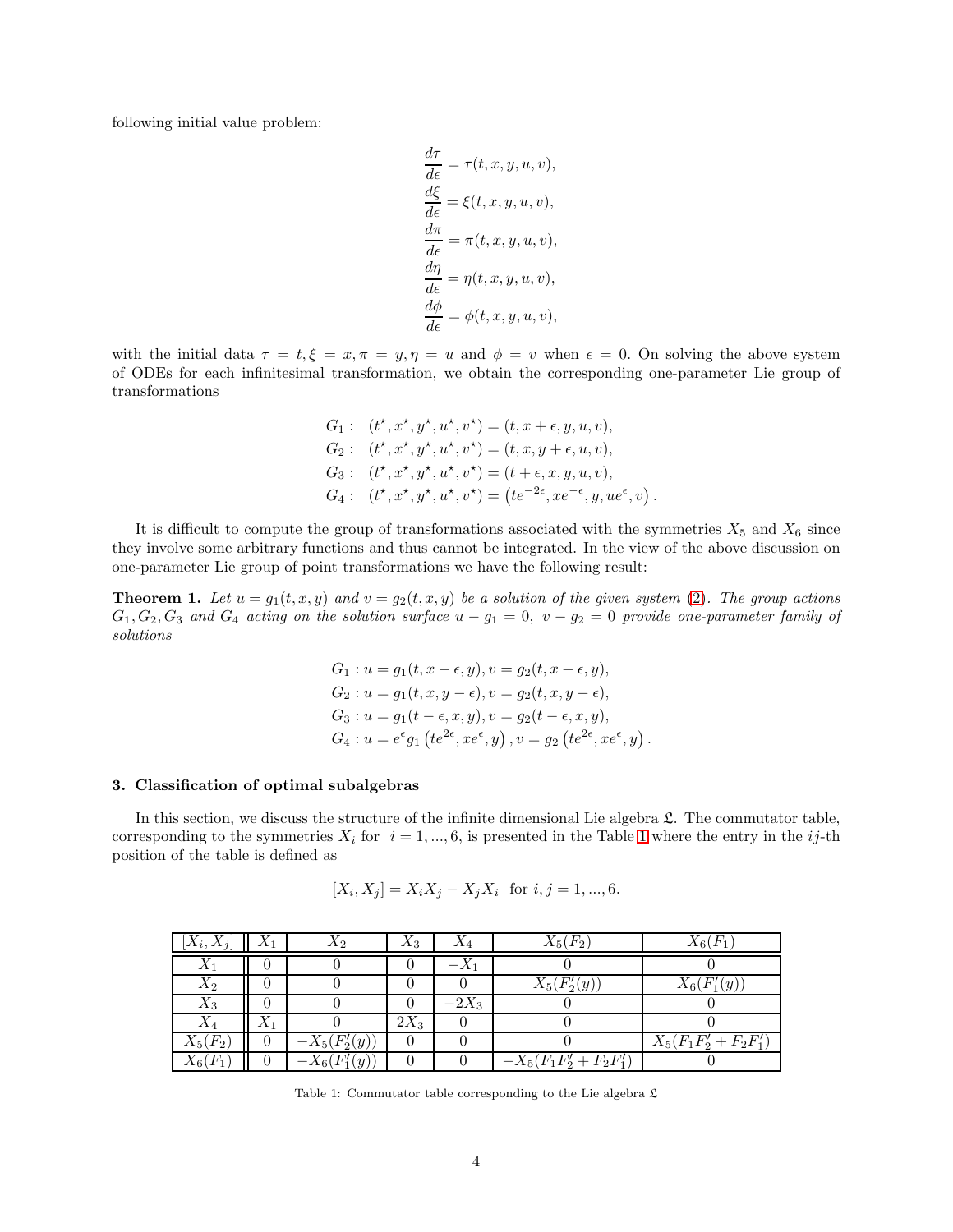For the construction of inequivalent set of optimal subalgebras, we need to find the adjoint representation of the symmetries. The adjoint action on  $\mathfrak L$  is defined by the adjoint operator as

$$
\mathrm{Ad}_{\exp(\epsilon X_i)} X_j = e^{-\epsilon X_i} X_j e^{\epsilon X_i},
$$

| $Ad_{e^{\epsilon X_i}}(X_j)$ | $\Lambda_1$        | $X_2$                      | $A_3$                    | $\Lambda_4$          | $X_5(F_2)$                   | $X_6(F_1)$                                     |
|------------------------------|--------------------|----------------------------|--------------------------|----------------------|------------------------------|------------------------------------------------|
| $X_1$                        | $\Lambda_1$        | $X_2$                      | $X_3$                    | $X_4 + \epsilon X_1$ | $X_5(F_2)$                   | $X_6(F_1)$                                     |
| $X_2$                        | $X_1$              | $X_2$                      | $X_3$                    | $\Lambda_4$          | $X_5(F_2(y-\epsilon))$       | $X_6(F_1(y-\epsilon))$                         |
| $X_3$                        | $X_1$              | $X_2$                      | $X_3$                    | $X_4+2\epsilon X_3$  | $X_5(F_2)$                   | $X_6(F_1)$                                     |
| $X_4$                        | $e^{-\epsilon}X_1$ | $X_2$                      | $^{-2\epsilon}\bar{X_3}$ | $X_4$                | $X_5(F_2)$                   | $X_6(F_1)$                                     |
| $X_5(F_2)$                   | $X_1$              | $X_2 + \epsilon X_5(F_2')$ | $X_3$                    | $X_4$                | $X_5(F_2)$                   | $-\epsilon X_5(F_1F_2'+F_2F_1')$<br>$X_6(F_1)$ |
| $X_6(F_1)$                   | $X_1$              | $X_2 + \epsilon X_6(F_1')$ | $X_3$                    | $X_4$                | $X_5(F_2+\epsilon(F_1F_2)')$ | $X_6(F_1)$                                     |

<span id="page-4-0"></span>where  $\epsilon$  being the small parameter.

Table 2: Adjoint table corresponding to the Lie algebra  $\mathfrak L$ 

It can be defined as an infinite series form involving the Lie bracket which is given below:

$$
\mathrm{Ad}_{\exp(\epsilon X_i)} X_j = X_j - \epsilon [X_i, X_j] + \frac{\epsilon^2}{2} [X_i, [X_i, X_j]] - \dots
$$

The adjoint actions are summarized in the Table [2.](#page-4-0) It is to be noted that, due to complexity of the calculations we have used first two terms of the infinite series for computation of  $\text{Ad}_{\exp(\epsilon X_6)} X_5$  without affecting the mathematical analysis for constructing the inequivalent optimal subalgebra. Now we perform the classification of inequivalent subalgebra using the adjoint table (refer Table [2\)](#page-4-0). First consider a general element

$$
E = a_1 X_1 + a_2 X_2 + a_3 X_3 + a_4 X_4 + X_5(F_2) + X_6(F_1)
$$

where  $a_1, a_2, a_3$  and  $a_4$  are constants. The basic idea [\[34\]](#page-22-16) is to make E more simpler element, say, E' by choosing appropriate constants while using suitable adjoint actions. Suppose we apply the adjoint action of  $X_i$  on E, then the updated element is of the form

<span id="page-4-1"></span>
$$
E' = \mathrm{Ad}_{\exp(\epsilon X_i)} E = a'_1 X_1 + a'_2 X_2 + a'_3 X_3 + a'_4 X_4 + X_5 + X_6,\tag{3}
$$

where  $a_i's$  are functions of  $a_i$  and  $\epsilon$ . Here we perform the following cases:

**Case-I:** We set  $a_1 \neq 0$  and let other constants be unrestricted. Without loss of generality we assume that  $a_1 = 1$ . By choosing  $X_i = X_1$  in [\(3\)](#page-4-1) we have

$$
E' = (1 + \epsilon a_4)X_1 + a_2X_2 + a_3X_3 + a_4X_4 + X_5(F_2) + X_6(F_1).
$$

We cancel the  $X_1$  term by choosing  $\epsilon = -\frac{1}{a_4}$  and consequently we have

$$
E' = a_2X_2 + a_3X_3 + a_4X_4 + X_5(F_2) + X_6(F_1).
$$

Then we apply the adjoint action of  $X_3$  on E', which yields  $E'' = a_2X_2 + (a_3 + 2\epsilon a_4)X_3 + a_4X_4 + X_5(F_2) +$  $X_6(F_1)$ . Again by choosing  $\epsilon = -\frac{a_3}{2a_4}$ , we are having with

$$
E'' = a_2 X_2 + a_4 X_4 + X_5(F_2) + X_6(F_1).
$$

Similarly applying the successive adjoint actions of  $X_5$ ,  $X_6$  and canceling the  $X_5$ ,  $X_6$  terms, we have  $E''' =$  $a_2X_2 + a_4X_4$ , where  $a_2 \in \{-1,0,1\}$  since generalized BLP system [\(2\)](#page-1-1) admits the discrete symmetries  $(t, x, y, u, v) \rightarrow (t, x, -y, u, -v)$ . Hence we assume  $a_2 = 0, a_2 = 1$  which results the optimal set in this case as  $E_1 = X_2 + a_4X_4$  and  $E_2 = X_4$ .

Case-II: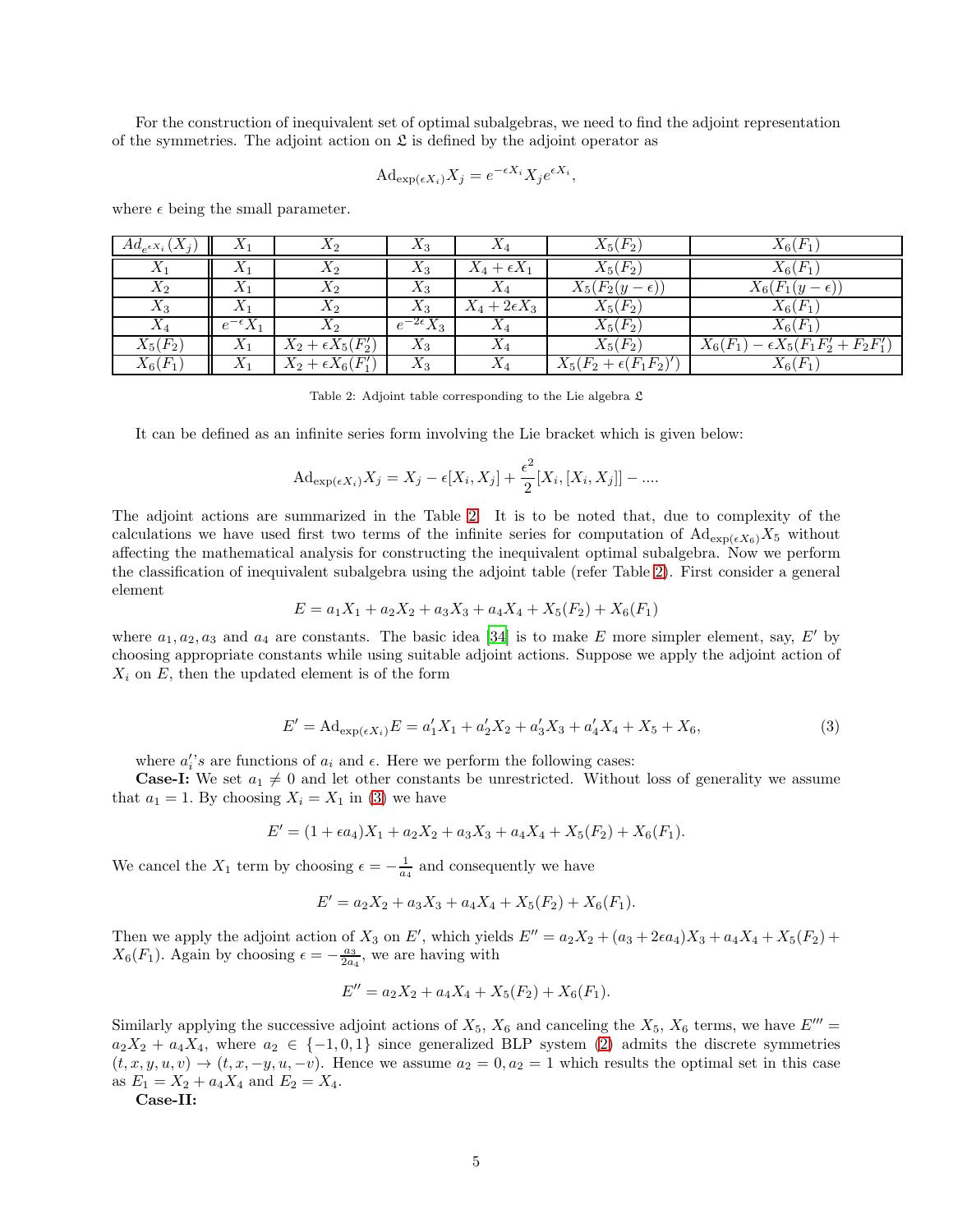| $Ad_{e^{\epsilon X_i}}(E)$ | Coeff $X_1$          | Coeff $X_2$ | Coeff $X_3$         | Coeff $X_4$ | Coeff $X_5$                                       | Coeff $X_6$               |
|----------------------------|----------------------|-------------|---------------------|-------------|---------------------------------------------------|---------------------------|
| $X_1$                      | $a_1 + \epsilon a_4$ | $a_2$       | $a_3$               | $a_4$       | F2                                                |                           |
| $X_2$                      | $a_1$                | $a_2$       | $a_3$               | $a_4$       | $F_2(y-\epsilon)$                                 | $F_1(y)$                  |
| $X_3$                      | $a_1$                | $a_2$       | $a_3+2\epsilon a_4$ | $a_4$       | F2                                                |                           |
| $X_4$                      | $a_1e^{-\epsilon}$   | $a_2$       | $a_3e^{-2\epsilon}$ | $a_4$       | Fゥ                                                |                           |
| $X_5$                      | a <sub>1</sub>       | $a_2$       | $a_3$               | $a_4$       | $F_2 + \epsilon (a_2 F_2' - F_1 F_2' - F_2 F_1')$ |                           |
| $X_6$                      | $a_1$                | $a_2$       | $a_3$               | $a_4$       | $F_2 + \epsilon (F_1 F_2' + F_2 F_1')$            | $F_1 + a_2 \epsilon F_1'$ |

Table 3: Alternative way of representing adjoint table corresponding to the Lie algebra  $\mathfrak L$ 

Now, let us assume the case  $a_1 = 0$ ,  $a_2 \neq 0$  and we consider the scaling of E whenever needed. Further we assume that  $a_2 = 1$  which leads to  $E = X_2 + a_3X_3 + a_4X_4 + X_5(F_2) + X_6(F_1)$ . By choosing  $X_i = X_5$  in [\(3\)](#page-4-1) we have

$$
E' = X_2 + a_3 X_3 + a_4 X_4 + X_5 (F_2 + \epsilon [F'_2 - F_1 F'_2 - F'_1 F_2]) + X_6(F_1).
$$

We eliminate the  $X_5$  term by setting  $F_2 + \epsilon [F'_2 - F_1F'_2 - F'_1F_2] = 0$  which yields  $E' = X_2 + a_3X_3 + a_4X_4 +$  $X_6(F_1)$ . Now we apply the adjoint action of  $X_6$  on E' which provides

$$
E'' = X_2 + a_3 X_3 + a_4 X_4 + X_6 (F_1 + \epsilon F_1').
$$

Again we cancel the  $X_6$  term by setting  $F_1 + \epsilon F_1' = 0$  which in turn  $E'' = X_2 + a_3 X_3 + a_4 X_4$ . Once more applying the adjoint action of  $X_3$  on  $E''$  and canceling the  $X_3$  term by proper choice of  $\epsilon$ , we are finally left with  $X_2 + a_4X_4$  which is identical with  $E_1$ .

**Case-III:** Now consider the case  $a_1 = 0, a_2 = 0$  and  $a_3 = 1$ . Here the general element  $E = X_3 + a_4X_4 +$  $X_5(F_2) + X_6(F_1)$ . By choosing  $X_i = X_3$  in [\(3\)](#page-4-1) we have  $E' = (1 + 2\epsilon a_4)X_3 + a_4X_4 + X_5(F_2) + X_6(F_1)$  which reduces to

$$
E' = a_4 X_4 + X_5(F_2) + X_6(F_1)
$$

after canceling the  $X_3$  term by setting  $\epsilon = -\frac{1}{2a_4}$ . Again applying the adjoint action of  $X_5$  on  $E'$ , it becomes  $E'' = a_4X_4 + X_5(F_2 + \epsilon[-F_1F_2' - F_1'F_2]) + X_6(F_1)$ . After canceling the  $X_5$  term by choosing appropriate value of  $\epsilon$ , finally we are left with another subalgebra  $E_3 = a_4X_4 + X_6(F_1)$ .

**Case-IV:** Here we consider  $a_1 = 0, a_2 = 0, a_3 = 0$  and  $a_4 = 1$ . Take the general subalgebra element  $E = X_4 + X_5(F_2) + X_6(F_1)$  and applying the adjoint action of  $X_5$  on E and canceling out the  $X_5$  term which leads to the subalgebra  $X_4 + X_6(F_1)$  which is equivalent to the subalgebra  $E_3$ .

**Case-V:** We consider the case  $a_1 = 0, a_2 = 0, a_3 = 0, a_4 = 0$  and  $F_2 \neq 0$ . So here the general element is  $E = X_5(F_2) + X_6(F_1)$ . Applying the adjoint action on E by  $X_5$  and canceling the  $X_5$  term with the possible course of action of  $\epsilon$  we are left with  $E_4 = X_6(F_1)$ .

From the above discussion we conclude the following result:

**Theorem 2.** The optimal system of one-dimensional subalgebras of the generalized BLP system [\(2\)](#page-1-1) consists of the following vector fields:

$$
E_1 = , \quad E_2 = , \quad E_3 = , \quad E_4 = .
$$

## <span id="page-5-0"></span>4. Similarity reductions and invariant solutions

In this section, we obtain some group invariant solutions of the governing system [\(2\)](#page-1-1) by using each subalgebra in the optimal set.

#### 4.1. Reduction using  $\langle X_2 + a_4 X_4 \rangle$

In this case, the corresponding characteristic equations are

$$
\frac{dt}{-2a_4t} = \frac{dx}{-a_4x} = \frac{dy}{1} = \frac{du}{a_4u} = \frac{dv}{0}.
$$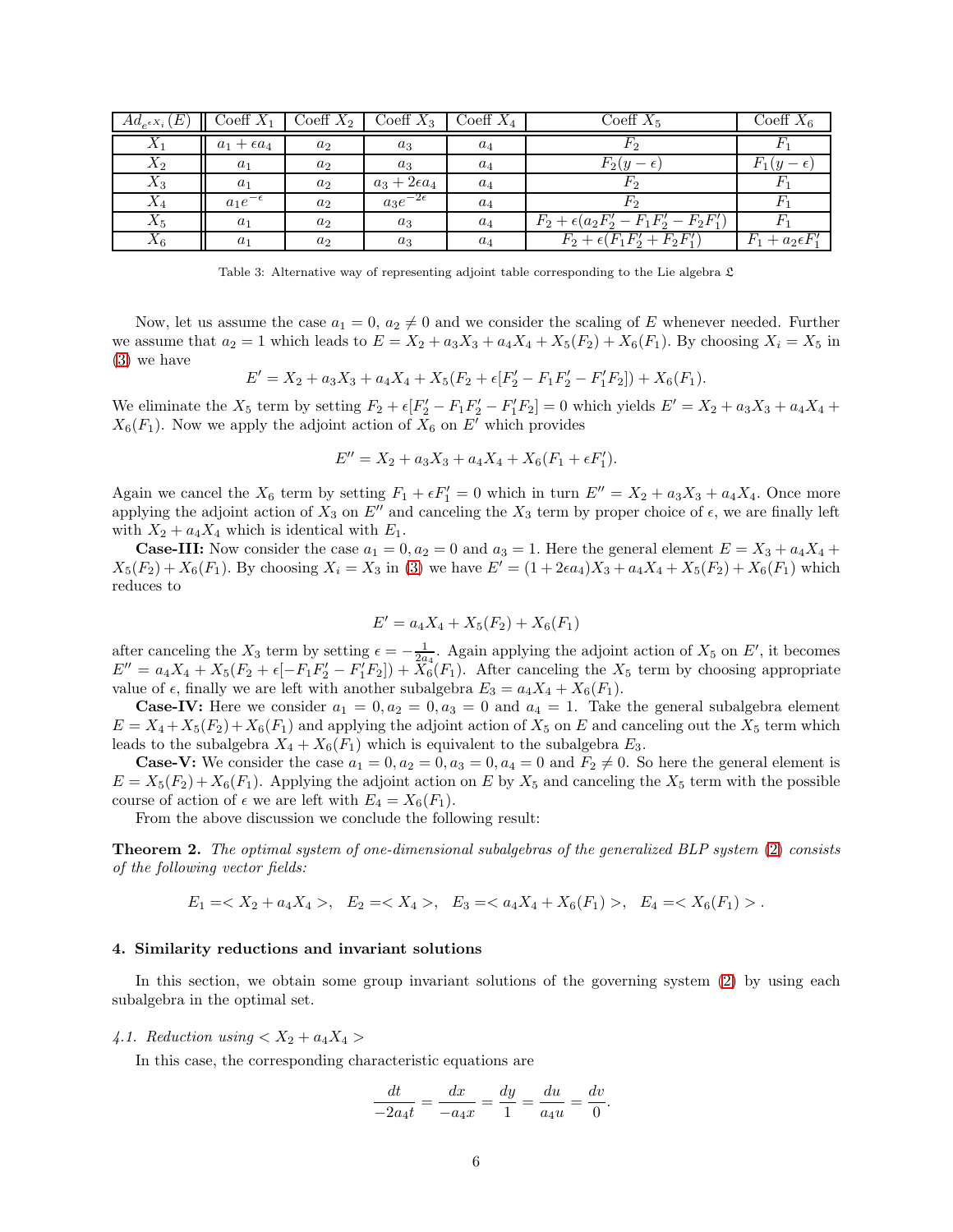The similarity variables are  $m = \frac{x}{\sqrt{t}}$ ,  $n = \frac{\ln(t) + 2a_4y}{2a_4}$  $\frac{2a_4y}{2a_4}$  and the corresponding similarity forms are

$$
u(t,x,y)=\frac{U(m,n)}{\sqrt{t}},\ \ v(t,x,y)=V(m,n)
$$

where  $U(m, n)$  and  $V(m, n)$  are functions of m and n which are to be determined. Now, with this expression of u and v, the governing system  $(2)$  reduces to the following system with fewer independent variables

<span id="page-6-0"></span>
$$
a_4mU_{mn} - U_{nn} + a_4U_n + 4aa_4U_mU_n - 4aa_4UU_{mn} + 2aa_4U_{mmn} - 2ba_4V_{mmm} = 0,
$$
  
\n
$$
a_4mV_m - V_n + 2ca_4V_{mm} + 2a_4gUV_m = 0.
$$
\n(4)

In general it is not feasible to solve so we apply the Lie symmetry technique to compute some exact solutions of [\(4\)](#page-6-0). Using the Lie symmetry reduction method, we have the following ansatz:

$$
U(m, n) = f_1(m), \quad V(m, n) = \frac{pn}{s} + f_2(m)
$$

where p, s are arbitrary constants and  $f_1(m)$ ,  $f_2(m)$  are unknown functions which are to be determined. With substitution of U and V in the above reduced system  $(4)$  and solving the reduced system of ODEs we have

$$
f_1(m) = \frac{1}{2} \frac{p - 2sa_4cC_1 - a_4m(C_1m + C_2)}{sa_4g(C_1m + C_2)}, f_2(m) = \frac{1}{2}C_1m^2 + C_2m + C_3
$$

where  $C_1, C_2$  and  $C_3$  are integration constants. Thus, we have the solution for the given system [\(2\)](#page-1-1) as follows:

<span id="page-6-1"></span>
$$
u_1 = -\frac{1}{2} \frac{a_4 s C_1 x^2 + a_4 s C_2 x \sqrt{t} + (2c C_1 a_4 s - p)t}{a_4 s g t (C_1 x + C_2 \sqrt{t})},
$$
  
\n
$$
v_1 = \frac{1}{2} \frac{a_4 s C_1 x^2 + 2a_4 s C_2 x \sqrt{t} + (2a_4 C_3 + p \ln(t) + 2a_4 p y)t}{a_4 s \sqrt{t}}.
$$
\n(5)

The physical behavior of the solution profile [\(5\)](#page-6-1) is illustrated in the Figure [1](#page-7-0) by choosing  $a_4 = 1, s =$  $1, C_1 = 1, C_2 = 1, g = 1$  and  $p = 1$ . Figure [1a](#page-7-1) represents single-lump soliton or 1-lump soliton for  $u_1$ . We illustrate the solution profile of  $v_1$  in the Figure [1b](#page-7-2) by fixing  $y = 1$ . We noticed that (see, Figure [1b\)](#page-7-2) rapid increase of  $v_1$  near the initial time when we approach far away from the origin that corresponds to two peaks. As time evolves, it gradually decreases uniformly when increasing the values of  $x$ . We depict the 2-dimensional plot of  $v_1$  by fixing  $y = 1$  with respect to x for various values of t in the Figure [1c.](#page-7-3) It represents an upward parabola with vertex at the origin and as time evolves the parabola started to flatten and tends to a straight line.

By choosing the ansatz as  $U(m, n) = f_3(n)$  and  $V(m, n) = f_4(n)$  and plugging into the reduced system of PDEs  $(4)$  we solve for the unknowns  $f_3, f_4$  and obtain

$$
f_3(n) = C_4 \exp(a_4 n) + C_5, f_4(n) = C_6,
$$

where  $C_4, C_5$  and  $C_6$  are integration constants. So, we have the following exact solution for the given system [\(2\)](#page-1-1)

<span id="page-6-2"></span>
$$
u_2 = \frac{C_4 \exp\left[\frac{1}{2}(\ln(t) + 2a_4y)\right] + C_5}{\sqrt{t}}, \quad v_2 = C_6. \tag{6}
$$

4.2. Reduction using  $\langle X_4 \rangle$ 

In this case, the similarity variables are y and  $m = \frac{x}{\sqrt{t}}$  which leads to the invariant solution of the following form

$$
u(t, x, y) = \frac{1}{\sqrt{t}} U(m, y), v(t, x, y) = V(m, y).
$$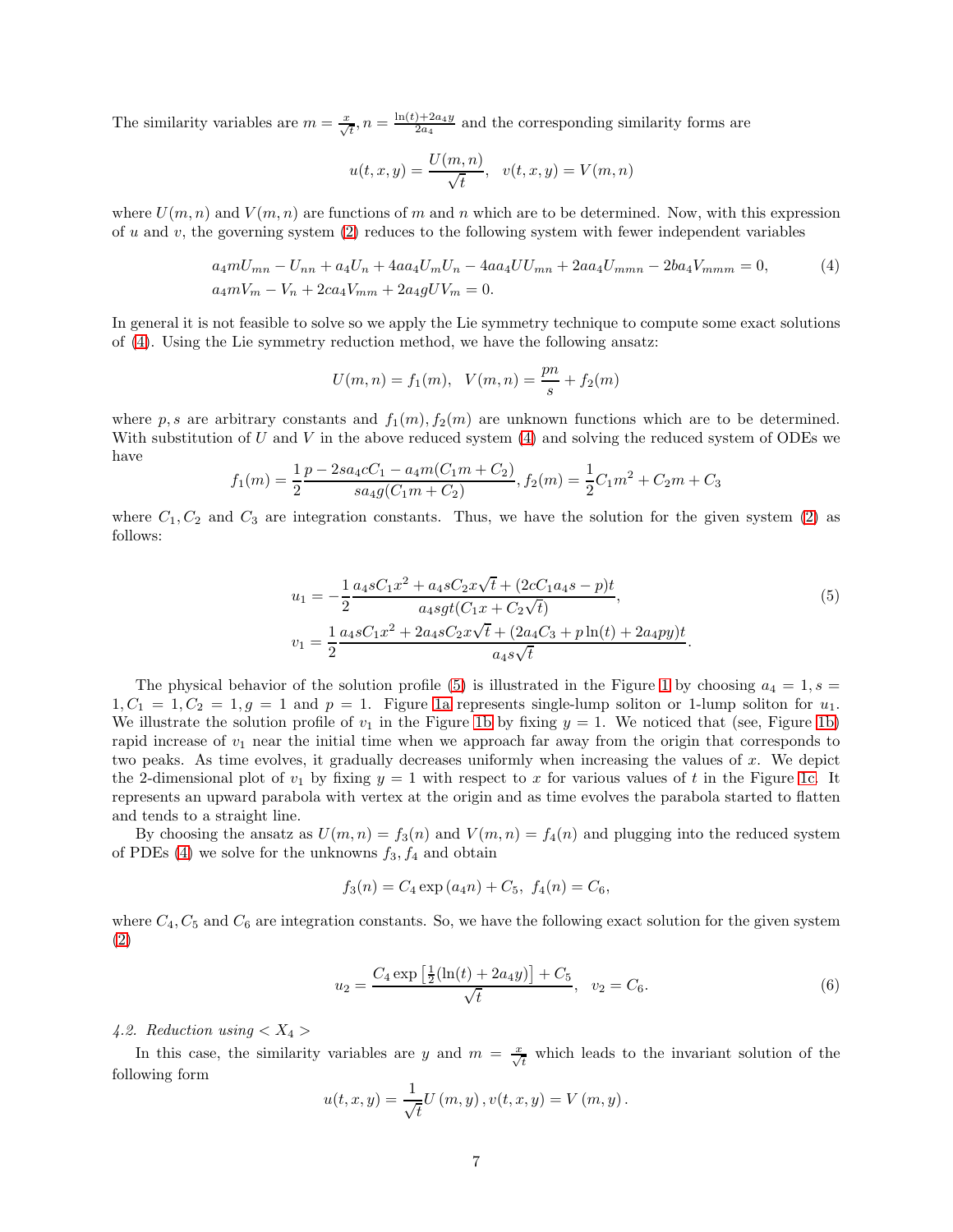<span id="page-7-1"></span><span id="page-7-0"></span>

<span id="page-7-3"></span>

<span id="page-7-2"></span>

Figure 1: Solution profile of [\(2\)](#page-1-1) for a solution [\(5\)](#page-6-1): (a) 3d profile of  $u_1$  (b) 3d profile of  $v_1$  when  $y = 1$  (c) 2d profile of  $v_1$  when  $y = 1$  for various values of t.

Substituting this form of u and v into the given system  $(2)$ , we derive the reduced system

<span id="page-7-4"></span>
$$
mU_{my} + U_y + 4aU_mU_y + 4aUU_{my} - 2aU_{mmy} + 2bV_{mmm} = 0,
$$
  
\n
$$
mV_m + 2cV_{mm} + 2gUV_m = 0.
$$
\n(7)

After solving the above system [\(7\)](#page-7-4), we have the following solution

$$
U(m, y) = \frac{1}{2g} \frac{C_7(-m^2 - 2c) - C_8m}{C_7m + C_8},
$$
  

$$
V(m, y) = \frac{C_7}{2} f_3(y)m^2 + C_8 f_3(y)m + g_3(y),
$$

where  $C_7$  and  $C_8$  are arbitrary constants and  $f_3(y), g_3(y)$  are arbitrary functions of y, which in turn the solution of the given system [\(2\)](#page-1-1) as

<span id="page-7-5"></span>
$$
u_3 = -\frac{1}{2} \frac{C_7 x^2 \sqrt{t} + 2cC_7 t^{\frac{3}{2}} + C_8 tx}{gt^{\frac{3}{2}} (C_7 x + C_8 \sqrt{t})},
$$
  
\n
$$
v_3 = \frac{1}{2} \frac{C_7 x^2 \sqrt{t} f_3(y) + 2C_8 xt f_3(y) + 2t^{\frac{3}{2}} g_3(y)}{t^{\frac{3}{2}}}.
$$
\n(8)

By choosing the parameters  $c = 1, g = 1, C_7 = 1, C_8 = 1$  and considering  $f_3(y) = y, g_3(y) = y$  we depict the solution profile which represents [\(8\)](#page-7-5) (see, Figure [2\)](#page-8-0) for  $u_3$  and  $v_3$ . The physical behavior of  $u_3$  is demonstrated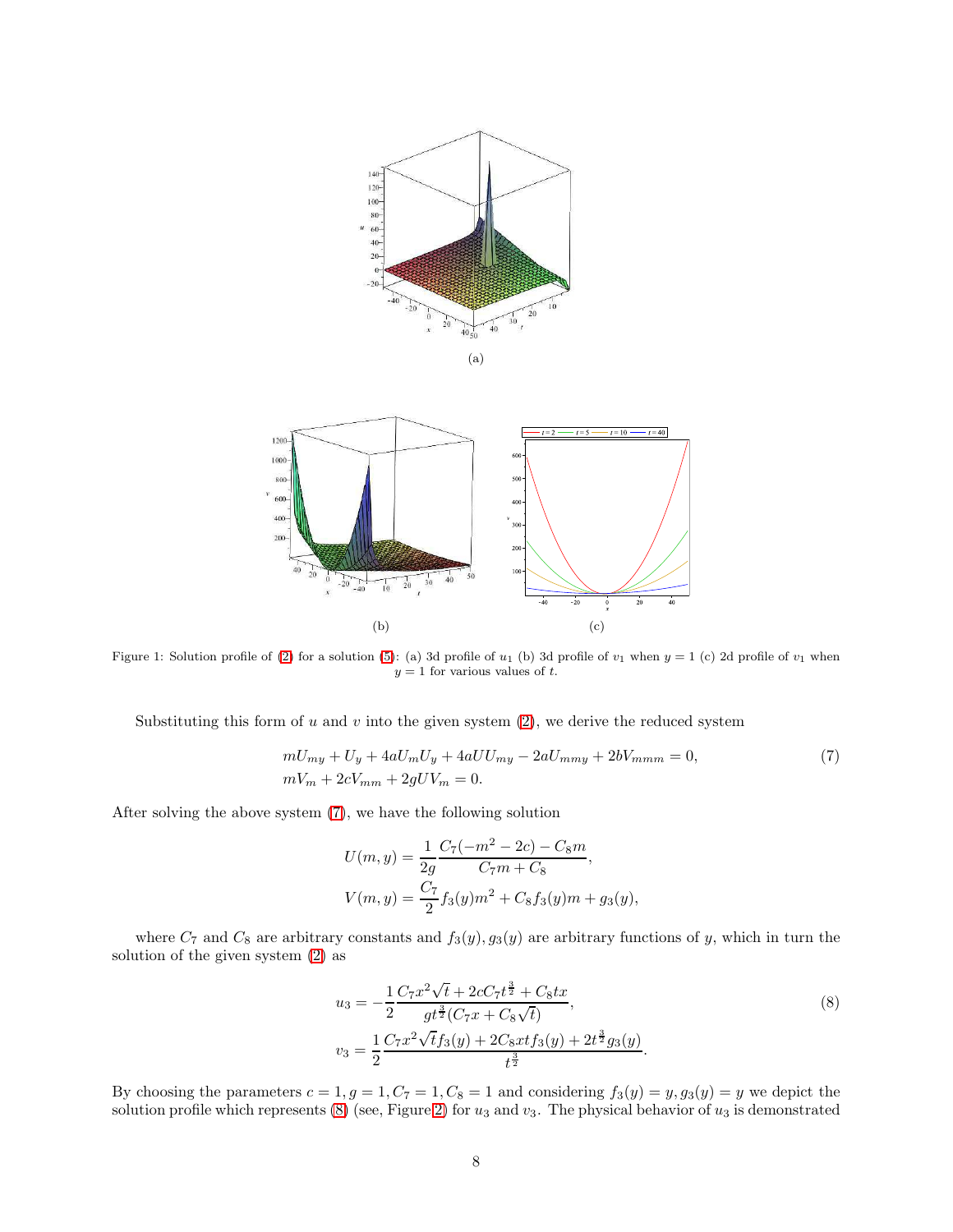<span id="page-8-1"></span><span id="page-8-0"></span>

<span id="page-8-2"></span>

Figure 2: Solution profile of [\(2\)](#page-1-1) for a solution [\(8\)](#page-7-5): (a) 3d profile of  $u_3$  (b) 3d profile of  $v_3$  when  $y = 10$  (c) 2d profile of  $v_3$ when  $y = 10$  for various values of t.

in the Figure [2a](#page-8-1) which represents a multiple breather soliton. On the other hand, the 3-dimensional profile of  $v_3$  is presented in the Figure [2b](#page-8-2) by fixing  $y = 10$  and the 2-dimensional profile is illustrated in the Figure [2c](#page-8-3) with respect to x at various values of t by fixing  $y = 10$  which demonstrates an upward parabola.

We have another solution of [\(7\)](#page-7-4) as

<span id="page-8-3"></span>
$$
U(m, y) = -\frac{m}{4a} + \tanh(y - m), V(m, y) = f_5(y)
$$

where  $f_5(y)$  is an arbitrary function of y, which yields a solution of the given system as

<span id="page-8-4"></span>
$$
u_4 = \frac{1}{4} \frac{-x + 4a\sqrt{t} \tanh\left(y - \frac{x}{\sqrt{t}}\right)}{at},
$$
  
\n
$$
v_4 = f_5(y).
$$
\n(9)

4.3. Reduction using  $\langle a_4X_4 + X_6(F_1) \rangle$ 

The basis associated with this subalgebra is  $-2a_4t\frac{\partial}{\partial t} - a_4x\frac{\partial}{\partial x} - F_1(y)\frac{\partial}{\partial y} + a_4u\frac{\partial}{\partial u} + vF'_1(y)\frac{\partial}{\partial v}$  and the corresponding similarity variables are  $m = \frac{t}{x^2}$  and  $n = -\ln(x) + a_4 \int \frac{1}{F_1(y)} dy$ . With the help of these similarity variables we have the ansatz for  $u$  and  $v$  as

$$
u(t, x, y) = \frac{U(m, n)}{x}, v(t, x, y) = \frac{V(m, n)}{F_1(y)}.
$$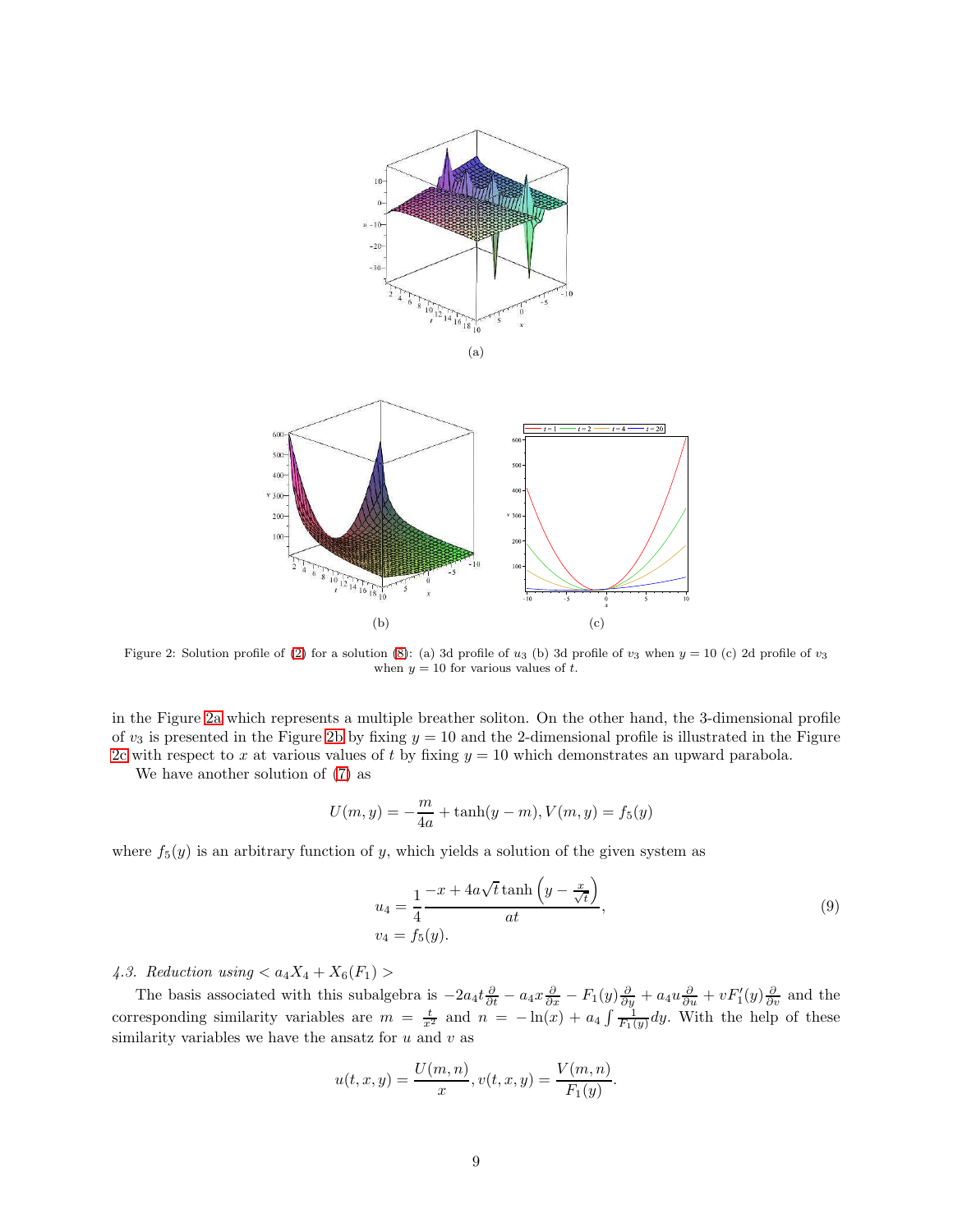Using this ansatz for  $u, v$  and substituting in the given system  $(2)$  we have the following reduced PDE system

<span id="page-9-0"></span>
$$
a_4U_{mn} + 4aa_4mU_mU_n + 2aa_4U_n^2 + 4aa_4mUU_{mn} + 2aa_4UU_{nn} + 4aa_4UU_n + 4aa_4m^2U_{mmn} + 4aa_4mU_{mnn}
$$

$$
+ 10aa_4mU_{mn} + aa_4U_{nnn} + 3aa_4U_{nn} + 2aa_4U_n + 8bm^3V_{mmm} + 12bm^2V_{mmm} + 36m^2V_{mm} + 6bmV_{mmn}
$$

$$
+ 24bmV_{mn} + 24bmV_{mn} + bV_{nnn} + 3bV_{nn} + 2bV_n = 0,
$$

$$
V_m - 4cm^2V_{mm} - 4cmV_{mn} - 6cmV_m - cV_{nn} - cV_n + 2gmUV_m + gUV_n = 0.
$$

$$
(10)
$$

<span id="page-9-2"></span><span id="page-9-1"></span>In order to find the solution of the reduced system [\(10\)](#page-9-0), we again apply the Lie symmetry analysis and derive the ansatz as  $U(m, n) = f_6(m)$ ,  $V(m, n) = \frac{n}{C_9} + f_7(m)$  where  $C_9$  is an arbitrary constant and  $f_6(m)$ ,  $f_7(m)$ are unknown functions those have to be determined. By exploiting  $U$  and  $V$  into the reduced system  $(10)$ we have the following ODE system

$$
4C_9m^3f_7'' + 18C_9m^2f_7'' + 12C_9mf_7 + 1 = 0,
$$
  

$$
-C_9f_7' + 4cC_9m^2f_7'' + 6cC_9mf_7' - 2gC_9mf_6f_7' - gf_6 + c = 0.
$$

<span id="page-9-3"></span>

Figure 3: Solution profile of [\(2\)](#page-1-1) for a solution [\(11\)](#page-10-0): (a) 3d profile of  $u_5$  (b) 3d profile of  $v_5$  when  $y = 10$  (c) 2d profile of  $v_5$ when  $y = 10$  for various values of t.

By solving the above system of ODEs yields

<span id="page-9-4"></span>
$$
f_6(m) = -\frac{1}{4} \frac{-2C_9C_{11}\sqrt{m} + 4C_9C_{10} + (1 + 8cC_9C_{10})m}{C_9g\sqrt{m}(2C_{10}\sqrt{m} - C_{11}m)}, f_7(m) = -\frac{2C_{11}}{\sqrt{m}} + \frac{2C_{10}}{m} - \frac{\ln(m)}{2C_9} + C_{12},
$$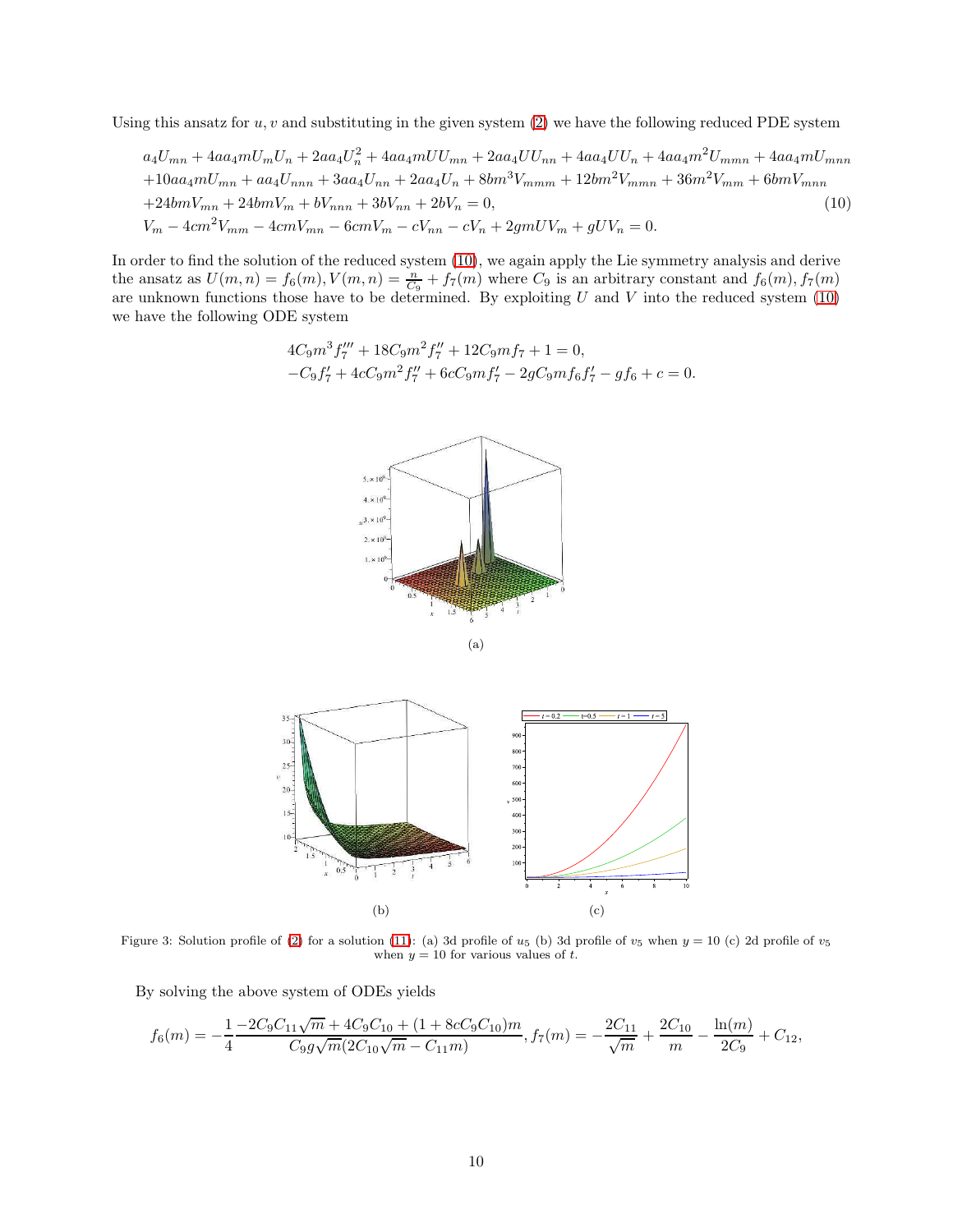where  $C_{10}$ ,  $C_{11}$  and  $C_{12}$  are arbitrary constants. Thus we have the exact solution of the given system [\(2\)](#page-1-1) as

<span id="page-10-0"></span>
$$
u_5 = -\frac{1}{4} \frac{x(-2C_9C_{11}x\sqrt{t} + 4C_9C_{10}x^2 + t + 8cC_9C_{10}t)}{C_9gt(-C_{11}x\sqrt{t} + 2C_{10}x^2)},
$$
\n(11)

$$
v_5 = -\frac{1}{2} \frac{2t \ln(x) - 2ta_4 \int \left(\frac{1}{F_1(y)}\right) dy + 4C_9 C_{11} x \sqrt{t} - 4C_{10} x^2 + t \ln\left(\frac{t}{x^2}\right) - 2C_9 C_{12} t}{C_9 t F_1(y)}.
$$

We now discuss the physical significance of the solution profile [\(11\)](#page-10-0) (see, Figure [3\)](#page-9-1) which represents  $u_5$  and  $v_5$  by considering  $c = 1, g = 1, a_4 = 1, C_9 = 1, C_{10} = 1, C_{11} = 1, C_{12} = 1$  and by choosing  $F_1(y) = 1$ . The solution profile of  $u_5$  is illustrated in the Figure [3a](#page-9-2) which represents a 3-lump type soliton. The 3-dimensional profile of  $v_5$  is depicted in the Figure [3b](#page-9-3) at fixed  $y = 10$  and the corresponding 2-dimensional profile is shown in the Figure [3c](#page-9-4) with respect to x for different values of t. Here Figure [3b](#page-9-3) shows that  $v_5$  increases rapidly if  $x$  increases at initial time period and then it decreases gradually as time evolves. From the corresponding 2-dimensional profile [3c](#page-9-4) we observed that  $v_5$  increases with respect to x for any t but as t increases, the rate of increasing of  $v_5$  gradually decreases and after some time (say,  $t=5$ ) the curve becomes almost horizontal line.

Another solution of the reduced PDE system [\(10\)](#page-9-0) is  $U(m, n) = f_8(m)$ ,  $V(m, n) = C_{13}$  where  $C_{13}$  is an arbitrary constant and  $f_8(m)$  is an arbitrary function. Thus we have another solution of [\(2\)](#page-1-1) as follows:

<span id="page-10-3"></span>
$$
u_6 = f_8\left(\frac{t}{x^2}\right), v_6 = \frac{C_{13}}{F_1(y)}.\tag{12}
$$

We obtain another two solutions of the reduced system [\(10\)](#page-9-0) as

$$
U(m,n) = -\frac{1}{2} \frac{2C_{15} + C_{16}\sqrt{m} + 4cC_{15}m}{g(2C_{15}\sqrt{m} + C_{16}m)},
$$
  

$$
V(m,n) = C_{14} + \frac{C_{15}}{m} + \frac{C_{16}}{\sqrt{m}}
$$

and

$$
U(m, n) = \frac{c(-2+n)}{gn},
$$
  
 
$$
V(m, n) = \frac{1}{n}, \text{ if } a_4 = \frac{1}{2} \frac{bg^2}{ac(2c+g)}
$$

where  $C_{14}$ ,  $C_{15}$  and  $C_{16}$  are arbitrary constants.

Using the above two solutions of the reduced PDE system [\(10\)](#page-9-0) for  $U(m, n)$  and  $V(m, n)$  we obtain two more exact solutions for the given system [\(2\)](#page-1-1) as follows:

<span id="page-10-1"></span>
$$
u_7 = -\frac{x}{2t} \frac{2C_{15}x^2 + C_{16}x\sqrt{t} + 4cC_{15}t}{g(2C_{15}x^2 + C_{16}x\sqrt{t})},
$$
  
\n
$$
v_7 = \frac{C_{14}t + C_{15}x^2 + C_{16}x\sqrt{t}}{tF_1(y)}
$$
\n(13)

and

<span id="page-10-2"></span>
$$
u_8 = \frac{c\left(2 + \ln(x) - a_4\left(\int \frac{1}{F_1(y)} dy\right)\right)}{gx\left(\ln(x) - a_4\left(\int \frac{1}{F_1(y)} dy\right)\right)},
$$
  
\n
$$
v_8 = -\frac{1}{\left(\ln(x) - a_4\left(\int \frac{1}{F_1(y)} dy\right)\right) F_1(y)}, \quad \text{if } a_4 = \frac{1}{2} \frac{b g^2}{ac(2c + g)}.
$$
\n(14)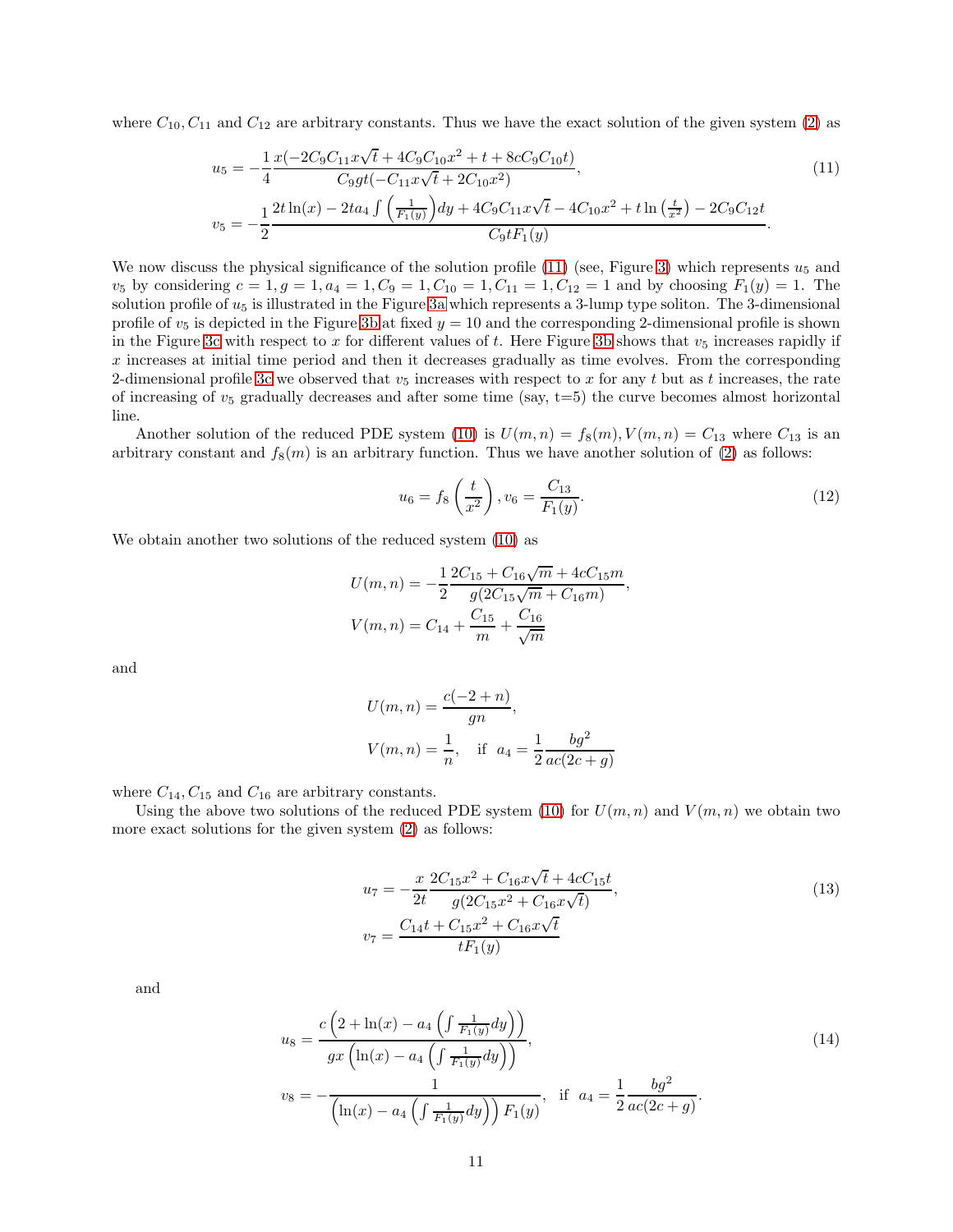<span id="page-11-1"></span><span id="page-11-0"></span>

<span id="page-11-3"></span>(a)

<span id="page-11-2"></span>

<span id="page-11-5"></span><span id="page-11-4"></span>Figure 4: Solution profile of [\(2\)](#page-1-1) for a solution [\(13\)](#page-10-1): (a) 3d profile of  $u_7$  (b) 3d profile of  $v_7$  when  $y = 10$  (c) 2d profile of  $v_7$ when  $y = 10$  for various values of t.



<span id="page-11-6"></span>Figure 5: Solution profile of [\(2\)](#page-1-1) for a solution [\(14\)](#page-10-2): (a) 3d profile of  $u_8$  (b) 3d profile of  $v_8$ 

Now we discuss the physical behavior of the solution profile [\(13\)](#page-10-1) in the Figure [4](#page-11-0) for  $u_7$  and  $v_7$  by choosing the parameters  $c = 1, g = 1, C_{14} = 1, C_{15} = 1, C_{16} = 1$  and considering  $F_1(y) = 2y^2$ . The Figure [4a](#page-11-1) indicates a multiple breather soliton type solution for  $u_7$ . The 3-dimensional profile of  $v_7$  is depicted in the Figure [4b](#page-11-2) by choosing  $y = 10$  and Figure [4c](#page-11-3) illustrates the 2-dimensional profile of  $v<sub>7</sub>$  at fixed  $y = 10$  with respect to  $x$  for varying  $t$  which indicates an upward parabola.

The physical significance of the solution profile [\(14\)](#page-10-2) is depicted in the Figure [5](#page-11-4) by considering the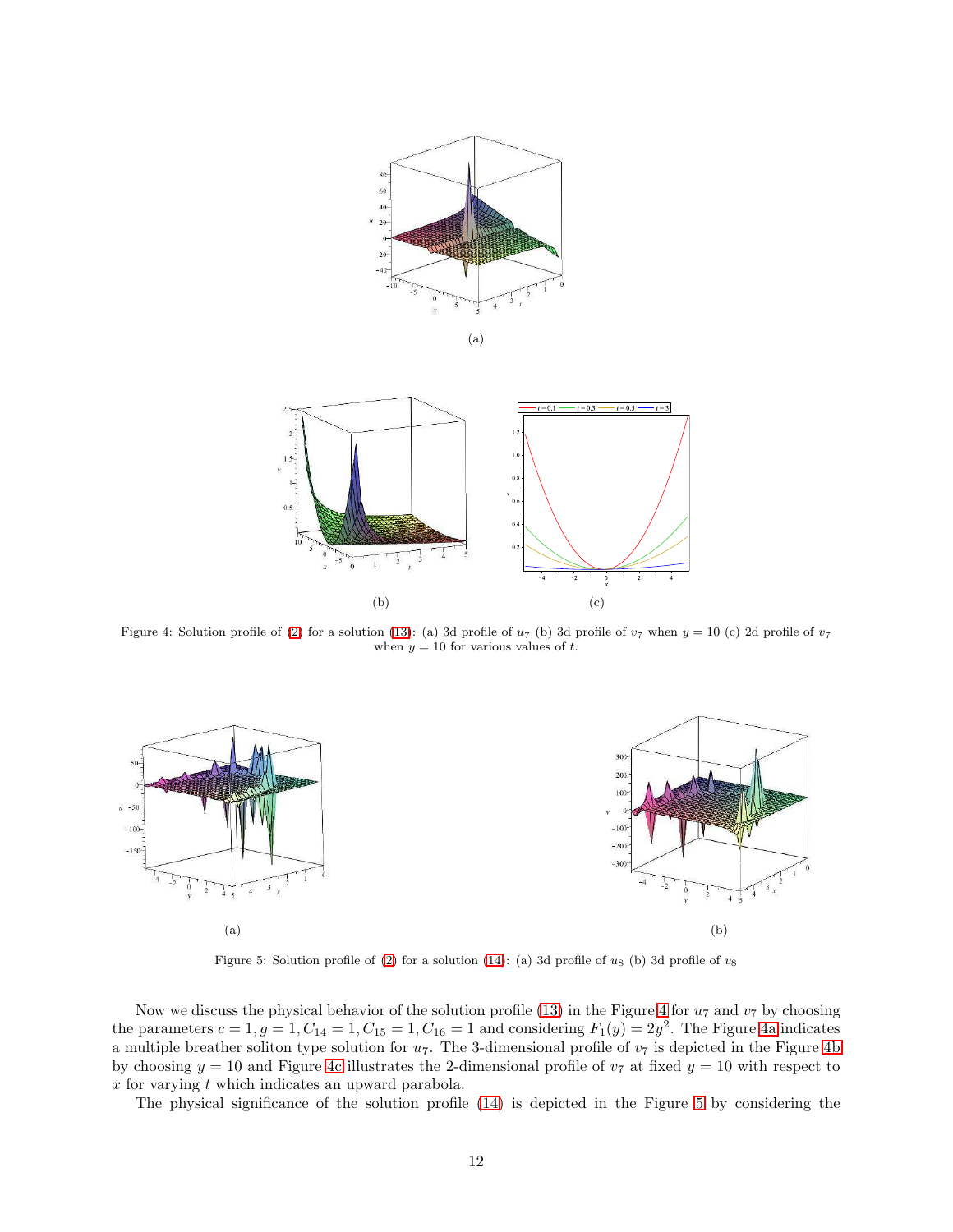parameters  $a = 1, b = 1, c = 1, g = 1, a_4 = \frac{1}{2} \frac{bg^2}{ac(2c+g)} = \frac{1}{6}$  and by setting  $F_1(y) = \frac{1}{y}$ . The surface profiles of  $u_8$  and  $v_8$  are illustrated in the Figure [5a](#page-11-5) and Figure [5b](#page-11-6) respectively those indicate a multiple breather soliton type solutions.

# 4.4. Reduction using  $X_6(F_1)$

<span id="page-12-1"></span><span id="page-12-0"></span>The representative for this class of subalgebra is given by  $X_6(F_1) = -F_1(y)\frac{\partial}{\partial y} + vF'_1(y)\frac{\partial}{\partial y}$ . The governing system [\(2\)](#page-1-1) with the similarity transformations  $u(t, x, y) = U(t, x), v(t, x, y) = \frac{V(t, x)}{F_1(y)}$ 



<span id="page-12-3"></span>

<span id="page-12-2"></span>

<span id="page-12-4"></span>

Figure 6: Solution profile of [\(2\)](#page-1-1) for a solution [\(16\)](#page-13-1): (a)  $u_9$ , (b)  $v_9$  at  $t = 1$ , (c)  $v_9$  at  $t = 3$ , (d)  $v_9$  at  $t = 4$ , (e)  $v_9$  at  $t = 5$ , (f)  $v_9$  at  $t = 10$ , (g)  $v_9$  at  $t = 50$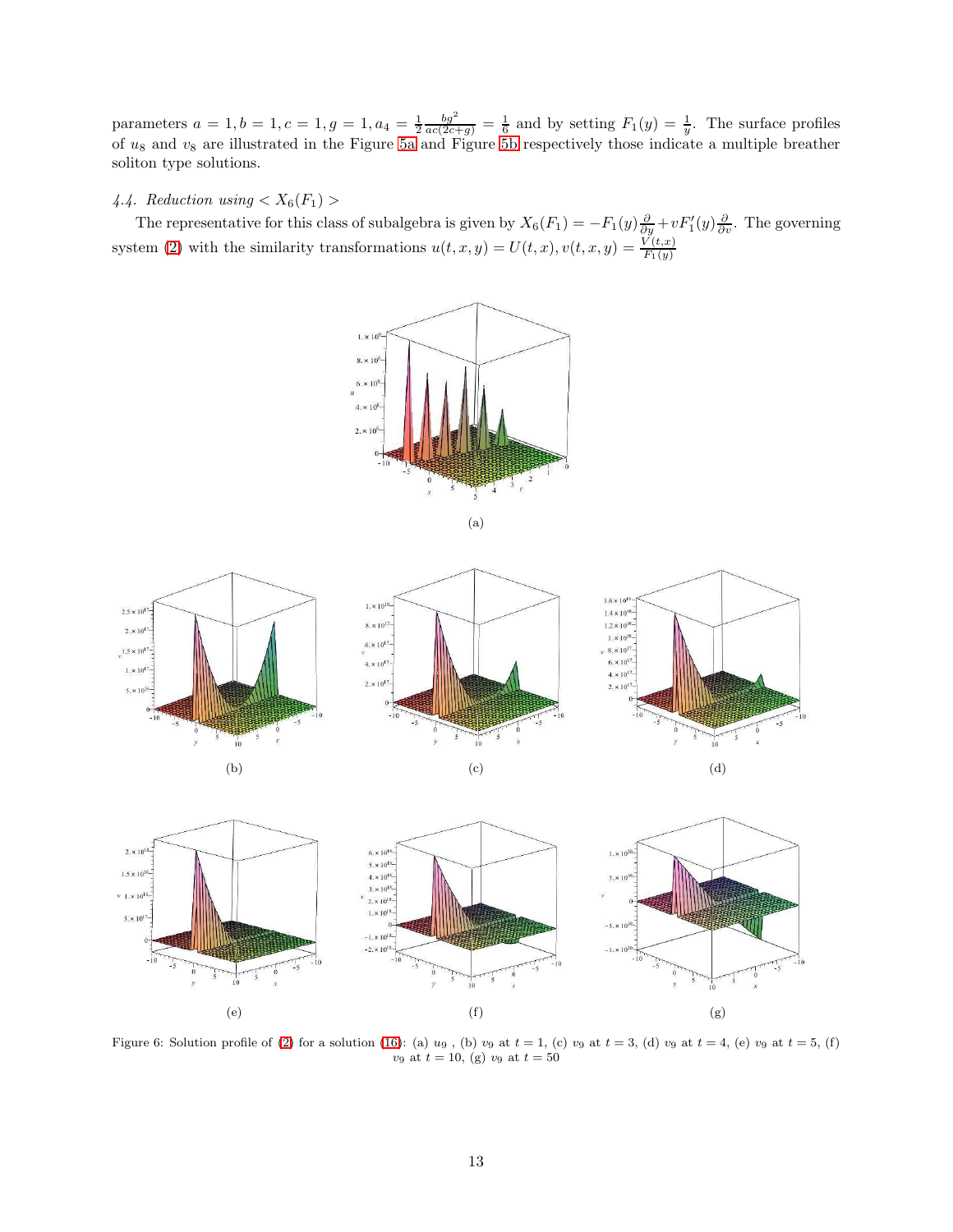reduces to the following PDE system

<span id="page-13-2"></span>
$$
V_{xxx} = 0,
$$
  
\n
$$
V_t - cV_{xx} - gUV_x = 0.
$$
\n(15)

We easily solve this system [\(15\)](#page-13-2) and obtain

$$
U(t,x) = \frac{1}{2} \frac{f_9'(t)x^2 + 2f_{10}'(t)x + 2f_{11}'(t) - 2cf_9(t)}{g(f_9(t)x + f_{10}(t))},
$$
  

$$
V(t,x) = \frac{1}{2} f_9'(t)x^2 + f_{10}(t)x + f_{11}(t)
$$

where  $f_9, f_{10}$  and  $f_{11}$  are arbitrary functions of t. Thus finally we have the solution for the given system of PDEs of the form

<span id="page-13-1"></span>
$$
u_9 = \frac{1}{2} \frac{f'_9(t)x^2 + 2f'_{10}(t)x + 2f'_{11}(t) - 2cf_9(t)}{g(f_9(t)x + f_{10}(t))},
$$
  
\n
$$
v_9 = \frac{\frac{1}{2}f'_9(t)x^2 + f_{10}(t)x + f_{11}(t)}{F_1(y)}.
$$
\n(16)

Now by choosing the parameters  $c = 1, g = 1$  and considering  $F_1(y) = y, f_9(t) = t, f_{10}(t) = t^2$  and  $f_{11}(t) = t$  we study the physical behavior of  $u_9$  and  $v_9$  given in [\(16\)](#page-13-1) (see, Figure [6\)](#page-12-0). The Figure [6a](#page-12-1) demonstrates a 5-lump type soliton or multiple lump type soliton profile for u9. On the other hand we draw the 3-dimensional surface for  $v_9$  with respect to the spatial variables x and y for different values of t in the Figure [6b](#page-12-2)[-6g.](#page-12-3) It is very interesting to observe that initially at  $t = 1$ , the corresponding Figure 6b indicates 2-soliton profile where both the peaks are in the same (positive) direction. After some time, say  $t = 5$ , it annihilates into a 1-soliton or single soliton (see, Figure [6e\)](#page-12-4) and further later, say at  $t = 50$ , the profile  $v_9$ again behaves like a 2-soliton solution (see, Figure [6g\)](#page-12-3) but in the opposite direction.

#### <span id="page-13-0"></span>5. Traveling wave solutions

The exploration of the traveling wave solutions, in particular soliton solutions of nonlinear system of PDEs play a vital role in describing the characters of nonlinear problems in the area of engineering, applied science and mathematical physics. It also describes many interesting physical phenomena in the study of dynamical systems. Here we consider the traveling wave solution of the form

$$
u(t, x, y) = U\left(\frac{l_1x - l_2t}{l_1}, \frac{l_1y - l_3t}{l_1}\right), v(t, x, y) = V\left(\frac{l_1x - l_2t}{l_1}, \frac{l_1y - l_3t}{l_1}\right)
$$

which is invariant under the symmetry  $l_2X_1 + l_3X_2 + l_1X_3$ . Using this form of u, v and exploiting them into the given system [\(2\)](#page-1-1) which yields the reduced system of PDEs

<span id="page-13-3"></span>
$$
l_2U_{mn} + l_3U_{nn} + 2al_1U_mU_n + 2al_1UU_{mn} - al_1U_{mmn} + bl_1V_{mmm} = 0,
$$
  
\n
$$
l_2V_m + l_3V_n + cl_1V_{mm} + gl_1UV_m = 0
$$
\n(17)

where  $m = \frac{l_1x - l_2t}{l_1}$  and  $n = \frac{l_1y - l_3t}{l_1}$ . In order to solve the system [\(17\)](#page-13-3), we use the Lie symmetry approach and obtain the solutions of [\(17\)](#page-13-3) in the form of  $U(m, n) = f_{12}(m)$ ,  $V(m, n) = \frac{C_{19}n}{C_{18}} + f_{13}(m)$  and  $U(m, n) =$  $f_{14}(n)$ ,  $V(m,n) = \frac{C_{19}m}{C_{17}} + f_{15}(n)$  where  $C_{17}$ ,  $C_{18}$  and  $C_{19}$  are arbitrary constants and  $f_{12}(m)$ ,  $f_{13}(m)$ ,  $f_{14}(n)$ and  $f_{15}(n)$  are unknown functions.

Then substituting these forms of U and V into the reduced system [\(17\)](#page-13-3) and solving the corresponding ODE systems we obtain

$$
f_{12}(m) = -\frac{l_2 C_{18} C_{20} m + l_2 C_{18} C_{21} + l_3 C_{19} + c l_1 C_{18} C_{20}}{gl_1 C_{18} (C_{20} m + C_{21})}, \quad f_{13}(m) = \frac{1}{2} C_{20} m^2 + C_{21} m + C_{22}
$$

and

$$
f_{14}(n) = C_{24}n + C_{25}, \quad f_{15}(n) = \frac{1 - gl_1 C_{19} C_{24} n^2 - 2C_{19} n(l_2 + gl_1 C_{25}) + 2l_3 C_{17} C_{23}}{l_3 C_{17}}
$$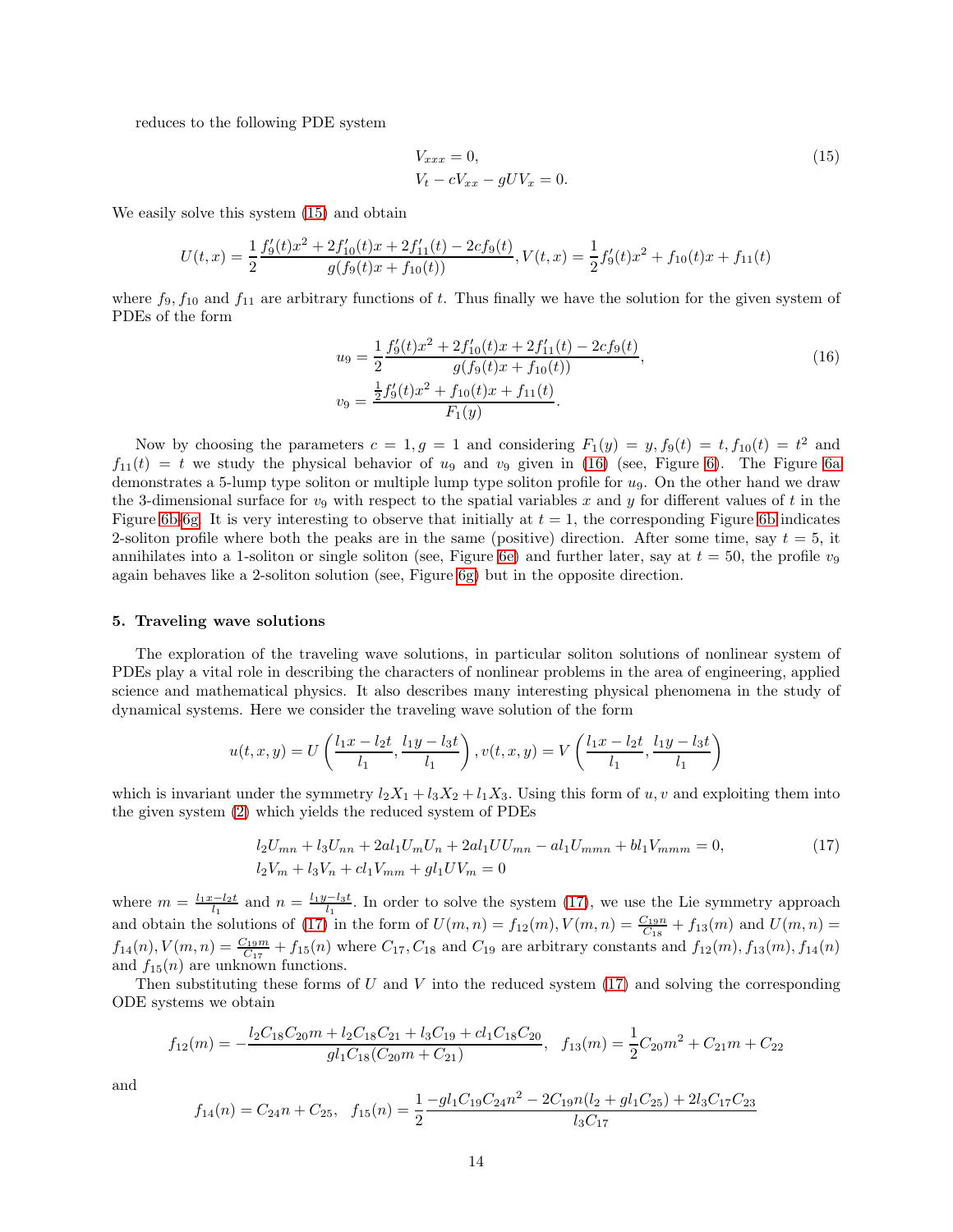<span id="page-14-2"></span><span id="page-14-1"></span>

<span id="page-14-3"></span>Figure 7: Solution profile of [\(2\)](#page-1-1) for a solution [\(18\)](#page-14-0): (a) 3d profile of  $u_{10}$  (b) 3d profile of  $v_{10}$  when  $y = 10$ 

where  $C_{20},..., C_{25}$  are integration constants which in turn yields the following solutions of the given system

<span id="page-14-0"></span>
$$
u_{10} = \frac{l_2 C_{18} C_{20} (l_1 x - l_2 t) + l_1 l_2 C_{18} C_{21} + l_1 l_3 C_{19} + c l_1^2 C_{18} C_{20}}{l_1 g C_{18} \{C_{20} (l_2 t - l_1 x) - l_1 C_{21} \}},
$$
\n
$$
v_{10} = \frac{1}{2} \frac{2l_1 C_{19} (l_1 y - l_3 t) + C_{18} C_{20} (l_2^2 t^2 + l_1^2 x^2) - 2l_1 l_2 C_{18} C_{20} t x + 2 C_{18} C_{21} l_1 (l_1 x - l_2 t) + 2l_1^2 C_{18} C_{22}}{l_1^2 C_{18}}
$$
\n
$$
(18)
$$

and

<span id="page-14-5"></span>
$$
u_{11} = \frac{C_{24}(l_{1}y - l_{3}t) + l_{1}C_{25}}{l_{1}},
$$
\n
$$
v_{11} = \frac{1}{2} \frac{2l_{1}C_{19}(l_{3}x - l_{2}y) - gC_{19}C_{24}(l_{3}^{2}t^{2} + l_{1}^{2}y^{2}) + 2gl_{1}C_{19}C_{25}(l_{3}t - l_{1}y) + 2l_{1}l_{3}C_{17}C_{23}}{l_{1}l_{3}C_{17}}.
$$
\n
$$
(19)
$$

We now discuss the physical significance of the solution profile of  $(18)$  by choosing the parameters  $c =$  $1, g = 1, l_1 = 1, l_2 = 1, l_3 = 1, C_{18} = 1, C_{19} = 1, C_{20} = 1, C_{21} = 1$  and  $C_{22} = 1$  in the Figure [7.](#page-14-1) Figure [7a](#page-14-2) demonstrates the singular kink traveling wave solution profile for  $u_{10}$ . Whilst we illustrate the surface profile of  $v_{10}$  in the Figure [7b](#page-14-3) by choosing  $y = 10$  which indicates an upward parabola.

We compute some other solutions of the reduced PDE system [\(17\)](#page-13-3) as given by

$$
U(m,n) = \frac{2cC_{27}\tanh\left(C_{26} + C_{27}m - \frac{l_2C_{27}n}{l_3}\right)}{g}, V(m,n) = C_{28} - \frac{2acl_2C_{27}(2c+g)\tanh\left(C_{26} + C_{27}m - \frac{l_2C_{27}n}{l_3}\right)}{bg^2l_3}
$$

and

$$
U(m, n) = -\frac{1}{2} \frac{l_2 C_{31} + l_3 C_{32}}{al_1 C_{31}} - C_{31} \tanh(C_{31}m + C_{32}n + C_{30}), V(m, n) = C_{29}
$$

where  $C_{26},..., C_{32}$  are arbitrary constants. This again yields to new exact solutions of the given system  $(2)$ as follows:

<span id="page-14-4"></span>
$$
u_{12} = \frac{2c_2 \tau \tanh\left(\frac{C_2 \tau (l_3 x - l_2 y) + l_3 C_2 e}{l_3}\right)}{g},
$$
  
\n
$$
v_{12} = \frac{b g^2 l_3 C_{28} - 2 a c C_2 \tau l_2 (2c + g) \tanh\left(\frac{C_2 \tau (l_3 x - l_2 y) + l_3 C_2 e}{l_3}\right)}{b g^2 l_3}
$$
\n(20)

and

<span id="page-14-6"></span>
$$
u_{13} = -\frac{1}{2} \frac{l_2 C_{31} + l_3 C_{32} + 2al_1 C_{31}^2 \tanh\left(\frac{l_1 C_{30} - (l_2 C_{31} + l_3 C_{32})t + l_1 C_{31}c + l_1 C_{32}y}{l_1}\right)}{al_1 C_{31}},
$$
\n
$$
v_{13} = C_{29}.
$$
\n(21)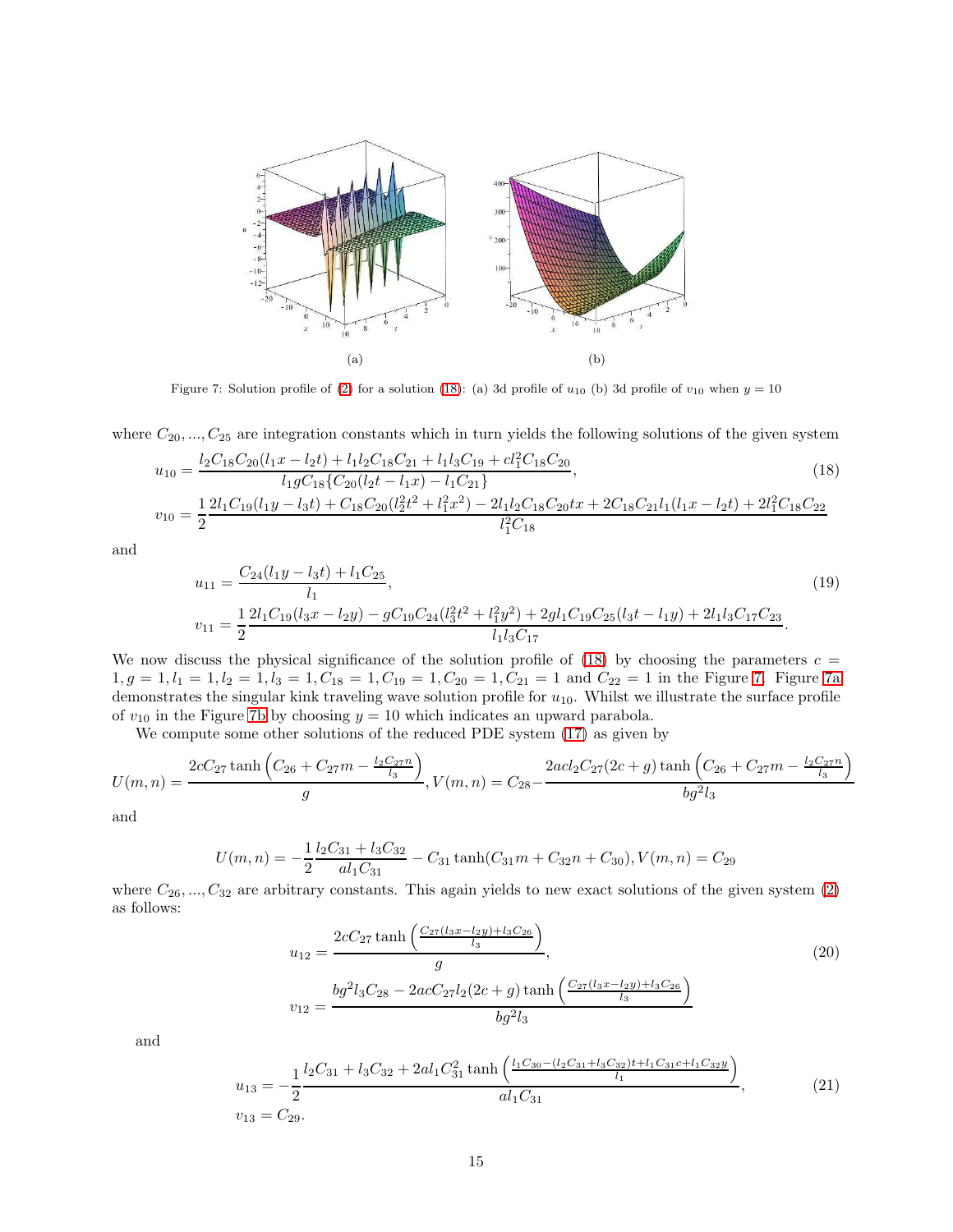<span id="page-15-1"></span><span id="page-15-0"></span>

Figure 8: Solution profile of [\(2\)](#page-1-1) for a solution [\(20\)](#page-14-4): (a) 3d profile of  $u_{12}$  (b) 3d profile of  $v_{12}$ 

We study the physical significance of the stationary solution profile given in  $(20)$  by considering the parameters  $a = 1, c = 1, g = 1, l_2 = 1, l_3 = 1, C_{26} = 1, C_{27} = 1, C_{28} = 1$  and we demonstrate their 3-dimensional profiles in the Figure [8.](#page-15-0) Here we observed that  $u_{12}$  behaves like an anti-kink type soliton (see, Figure [8a\)](#page-15-1) and  $v_{12}$  satisfies the properties of kink type soliton profile (see, Figure [8b\)](#page-15-2).

In [\[33](#page-22-15)] authors obtained only one stationary domain walls solution of [\(2\)](#page-1-1) of the following form

<span id="page-15-3"></span><span id="page-15-2"></span>
$$
u(t, x, y) = A_1 \tanh[B_1 x + B_2 y],
$$
  
\n
$$
v(t, x, y) = A_2 \tanh[B_1 x + B_2 y]
$$
\n(22)

where  $bA_2B_1^2 = aA_1(A_1 + B_1)B_2$  and  $gA_1 = 2cB_1$ . One can observe that the solution [\(22\)](#page-15-3) of [\(2\)](#page-1-1) is a particular case of our solution [\(20\)](#page-14-4) by considering  $C_{26} = 0, C_{28} = 0$  in (20) and letting  $A_1 = \frac{2cC_{27}}{g}, A_2 =$  $-\frac{2acC_{27}l_2(2c+g)}{bg^2l_3}, B_1 = C_{27}, B_2 = -\frac{C_{27}l_2}{l_3}$  in [\(22\)](#page-15-3).

Now we consider the solution of [\(2\)](#page-1-1) of the form  $u(t, x, y) = U(k_1x + k_2y + k_3t + k_4), v(t, x, y) = V(k_1x + k_2y + k_3t + k_4)$  $k_2y + k_3t + k_4$ ) which yields a reduced system of ODEs of the form

<span id="page-15-4"></span>
$$
k_2 k_3 U''(h) - 2al_1 l_2 U'(h)^2 - 2al_1 l_2 U U''(h) + al_1^2 l_2 U'''(h) - bl_1^3 V'''(h) = 0,
$$
  
\n
$$
l_3 V'(h) - cl_1^2 V''(h) - l_1 g U V' = 0
$$
\n(23)

where  $h = k_1x + k_2y + k_3t + k_4$  and  $k_1, ..., k_4$  are arbitrary constants. In general it is difficult to solve the above ODE system [\(23\)](#page-15-4) but we can obtain some particular class of exact solutions. One of them is as follows:

$$
U(h) = \frac{k_3 C_{33} h + k_3 C_{34} g k_1^2 C_{33}}{k_1 g (C_{33} h + C_{34})},
$$
  

$$
V(h) = \ln(C_{33} h + C_{34})
$$

provided some restrictions on the parameters involved in the given system [\(2\)](#page-1-1) such as  $c = -g$  and  $a =$  $\frac{1}{2}$  $\frac{g(bk_1^2+k_2k_3)}{k_2k_3}$ . In this context, we obtain the following exact solution of

<span id="page-15-5"></span>
$$
u_{14} = \frac{C_{33}k_3(k_1x + k_2y + k_3t + k_4) + k_3C_{34} - g k_1^2C_{33}}{k_1g(C_{33}k_1x + C_{33}k_2y + C_{33}k_3t + k_4 + C_{34})},
$$
  
\n
$$
v_{14} = \ln(C_{33}(k_1x + k_2y + k_3t + k_4) + C_{34})
$$
\n(24)

,

where  $C_{33}$  and  $C_{34}$  are arbitrary constants.

On the other hand we have another solution of the reduced system of ODEs [\(23\)](#page-15-4) as

$$
U(h) = \frac{k_3 \cosh(C_{35}h + C_{36}) + 2ck_1^2C_{35}\sinh(C_{35}h + C_{36})}{g k_1 \cosh(C_{35}h + C_{36})}
$$

$$
V(h) = \tanh(C_{35}h + C_{36})
$$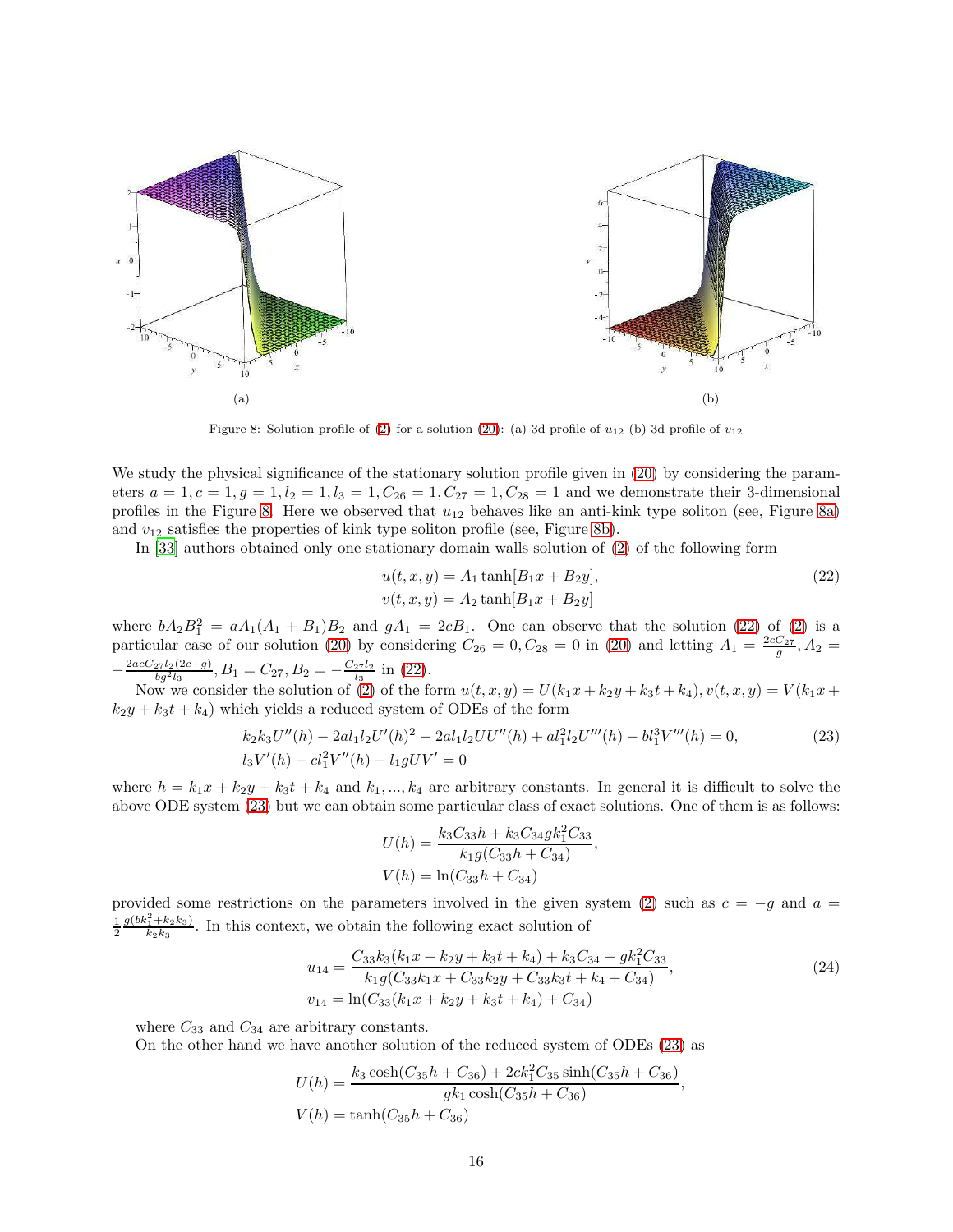<span id="page-16-3"></span><span id="page-16-2"></span>

Figure 9: Solution profile of [\(2\)](#page-1-1) for a solution [\(25\)](#page-16-1): (a) 3d profile of  $u_{15}$  at  $t = 1$  (b) 3d profile of  $v_{15}$  at  $t = 1$ 

which yields another exact solution for the given system  $(2)$  as follows:

<span id="page-16-1"></span>
$$
u_{15} = \frac{k_3 \cosh(C_{35}(k_1x + k_2y + k_3t + k_4) + C_{36}) + 2ck_1^2C_{35}\sinh(C_{35}(k_1x + k_2y + k_3t + k_4) + C_{36})}{g k_1 \cosh(C_{35}(k_1x + k_2y + k_3t + k_4) + C_{36})},
$$
  
\n
$$
v_{15} = \tanh(C_{35}(k_1x + k_2y + k_3t + k_4) + C_{36})
$$
\n(25)

where  $C_{35}$  and  $C_{36}$  are arbitrary constants provided that  $a = \frac{c^2 k_2 C_{35}}{b - c k_2 C_3}$  $\frac{c^2 k_2 C_{35}}{b - c k_2 C_{35}}$  and  $g = \frac{2c^2 k_2 C_{35}}{b - c k_2 C_{35}}$  $\frac{2c^-k_2C_{35}}{b-ck_2C_{35}}$ .

Now we demonstrate the physical significance of the solution profile for  $u_{15}$  and  $v_{15}$  given by [\(25\)](#page-16-1) in the Figure [9](#page-16-2) with respect to x and y at fixed  $t = 1$  by considering the parameters  $b = 3, c = 1, k_1 = 1, k_2 =$  $\overline{1, k_3} = 1, k_4 = 1, C_{35} = 1, C_{36} = 1, a = \frac{c^2 k_2 C_{35}}{b - c k_3 C_3}$  $\frac{c^2k_2C_{35}}{b-ck_2C_{35}} = \frac{1}{2}$  and  $g = \frac{2c^2k_2C_{35}}{b-ck_2C_{35}}$  $\frac{2c^2k_2C_{35}}{b-ck_2C_{35}} = 1.$  Here we noticed that the solution profile for  $u_{15}$ , illustrated in the Figure  $9a$ , represents a kink type soliton whilst the solution profile for  $v_{15}$  displayed in the Figure [9b](#page-16-4) represents an anti-kink type soliton profile.

Now, by imposing the condition  $a = \frac{c}{2}$  and  $g = c$ , we have another exact solution of the above reduced system of ODEs [\(23\)](#page-15-4) as

$$
U(h) = \frac{k_3 C_{38} - 2ck_1^2 C_{37} + 2k_3 C_{37}h}{ck_1(C_{38} + 2C_{37}h)}
$$

$$
V(h) = C_{37}h^2 + C_{38}h + C_{39}
$$

which results another exact solution of the given system  $(2)$  of the form as follows:

<span id="page-16-5"></span>
$$
u_{16} = \frac{k_3 C_{38} - 2ck_1^2 C_{37} + 2k_3 C_{37}(k_1 x + k_2 y + k_3 t + k_4)}{ck_1(C_{38} + 2C_{37}(k_1 x + k_2 y + k_3 t + k_4))},
$$
  
\n
$$
v_{16} = C_{37}(k_1 x + k_2 y + k_3 t + k_4)^2 + C_{38}(k_1 x + k_2 y + k_3 t + k_4) + C_{39}
$$
\n(26)

<span id="page-16-4"></span>,

where  $C_{37}$ ,  $C_{38}$  and  $C_{39}$  are arbitrary constants.

We investigate the physical behavior of the solution profile of  $(26)$  for  $u_{16}$  and  $v_{16}$  in the Figure [10](#page-17-0) by choosing  $c = 1, k_1 = 1, k_2 = 1, k_3 = 1, k_4 = 1, C_{37} = 1, C_{38} = 1$  and  $C_{39} = 1$ . We noticed from the Figure [10](#page-17-0) that  $u_{16}$  represents a singular kink traveling wave solution profile for different values of t. It is very interesting to observe that as time evolves, the singular kink waves (see, Figure [10a-](#page-17-1)[10f\)](#page-17-2) travel towards the negative x-direction and after certain time the kink property disappears. On the other hand, we demonstrate the physical behavior of  $v_{16}$  at  $t = 1$  in the Figure [10g](#page-17-3) and observed bowl shaped profile.

#### <span id="page-16-0"></span>6. Conservation laws

Conservation laws deal with essential physical properties of the process modeled by a given PDE system and have also wide applications in existence, uniqueness and stability analysis for the development of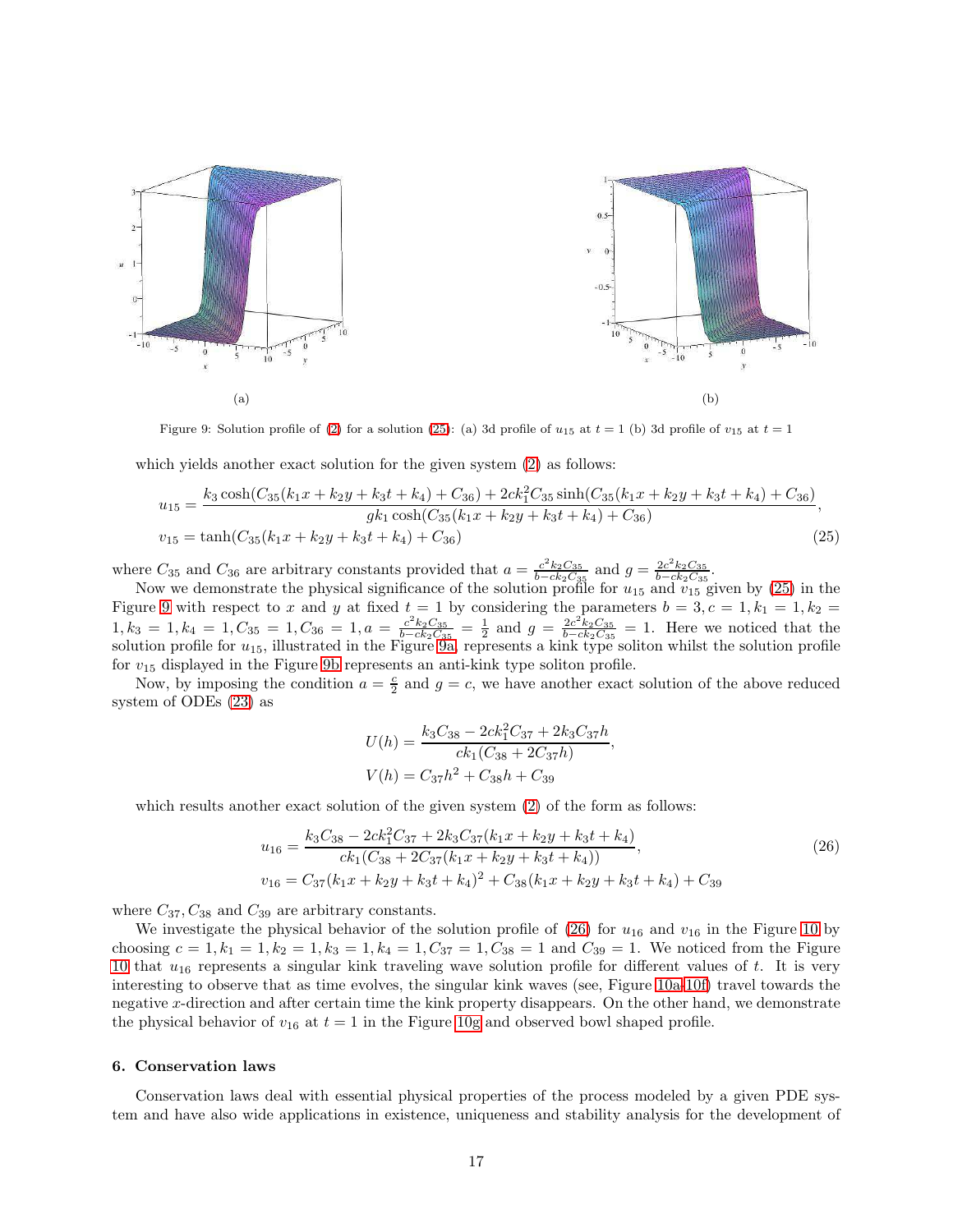<span id="page-17-1"></span><span id="page-17-0"></span>

<span id="page-17-3"></span><span id="page-17-2"></span>Figure 10: Solution profile for a solution [\(26\)](#page-16-5): (a)  $u_{16}$  at  $t = 0$ , (b)  $u_{16}$  at  $t = 10$ , (c)  $u_{16}$  at  $t = 50$ , (d)  $u_{16}$  at  $t = 70$ , (e)  $u_{16}$ at  $t = 80$ , (f)  $u_{16}$  at  $t = 100$ , (g)  $v_{16}$  at  $t = 1$ 

numerical methods. Moreover, one can construct a nonlocally related PDE systems of the original PDE system by introducing some potential (nonlocal) variables through conservation laws and thus possibility of finding nonlocal symmetries and hence new exact solutions. A conservation law of the given PDE system [\(2\)](#page-1-1) can be represented in divergence form as  $D_t\phi^t + D_x\phi^x + D_y\phi^y = 0$  which holds true for the solution manifold of the same system. Recently, Anco and Bluman [\[17,](#page-21-16) [18,](#page-22-0) [19\]](#page-22-1) presented a systematic procedure to construct conservation law multipliers using direct multiplier method in terms of Euler operator which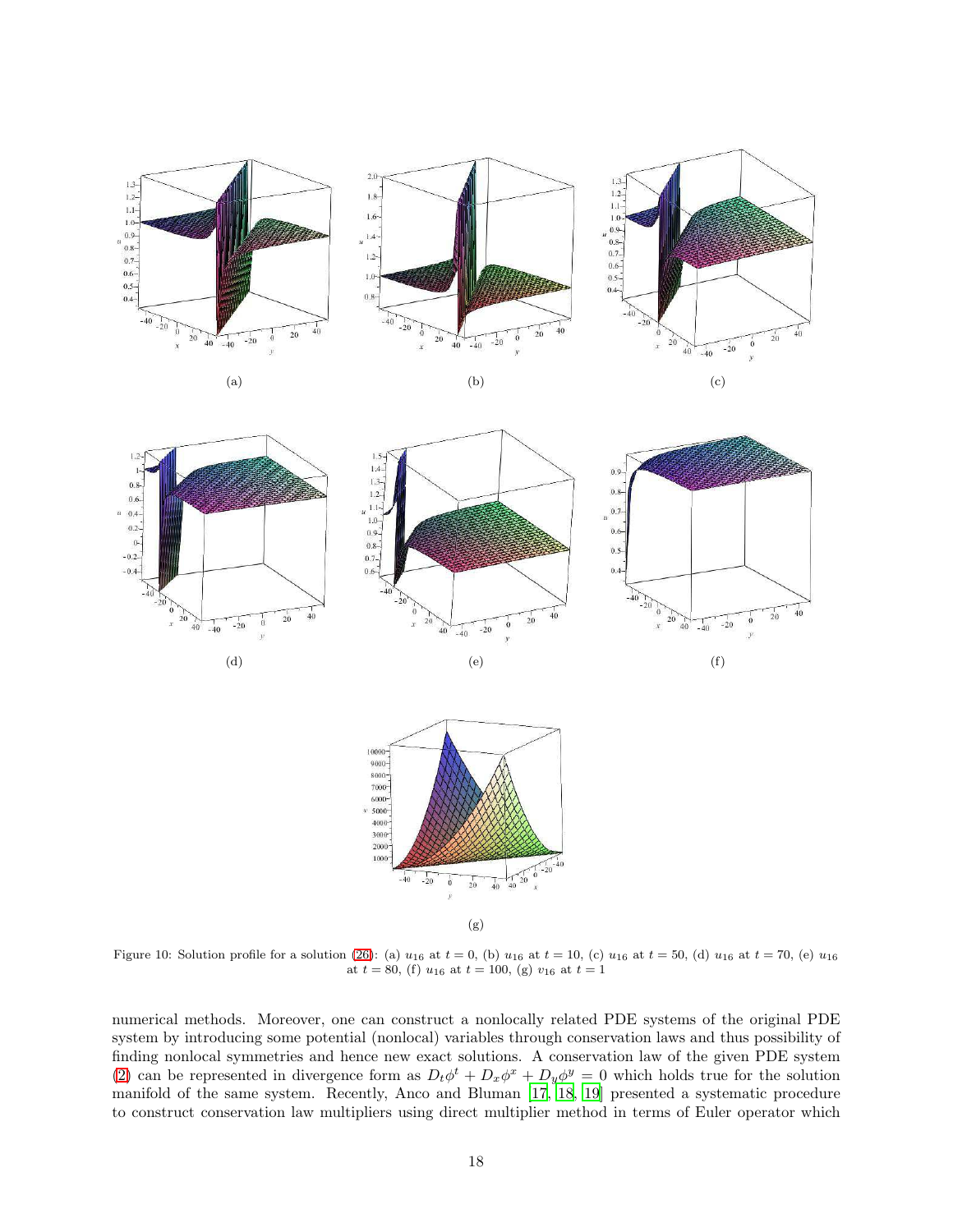annihilates divergence expression. The advantage of this method over that of Noether's method is that this method does not require that the given PDE system to admit variational symmetry. In [\[33\]](#page-22-15) the authors applied direct multipliers method to obtain conservation law multipliers by considering  $a = 1, b = 2, c = 1$ and  $g = 2$ , consequently constructed the corresponding conserved vectors. Authors claimed that

$$
Q = f(y)v + g_1(t)x^2 + g_2(t)x + F(y) + g_3(t)
$$

is the multiplier of [\(1\)](#page-1-0) where  $f(y)$ ,  $g_1(t)$ ,  $g_2(t)$ ,  $g_3(t)$  and  $F(y)$  are arbitrary functions. This claim lacks proper sense of understanding as there should be a set of multipliers where each set consists of two quantities instead of just one quantity. As a result, the associated conserved vectors are also incorrect.

So, in this section, we apply the direct multiplier technique to the original system [\(2\)](#page-1-1) and construct conservation laws systematically. The Euler operator with respect to dependent variables  $u^j$ ,  $j = 1, 2$   $(u^1 = u, u^2 = v)$ , is the operator defined by

$$
E_{u^j} = \frac{\partial}{\partial u^j} - D_i \frac{\partial}{\partial u_i^j} + \dots + (-1)^l D_{i_1} \dots D_{i_l} \frac{\partial}{\partial u_{i_1 \dots i_l}^j} + \dots
$$

So, using the multipliers method we obtain the following sets of conservation law multipliers

$$
\Lambda_1^1 = \frac{1}{2}\alpha(t)x^2, \quad \Lambda_2^1 = 0, \n\Lambda_1^2 = \beta(t)x, \quad \Lambda_2^2 = 0, \n\Lambda_1^3 = \gamma(t), \quad \Lambda_2^3 = 0, \n\Lambda_1^4 = \mu(y), \quad \Lambda_2^4 = 0
$$

where  $\alpha(t), \beta(t), \gamma(t)$  and  $\mu(y)$  are arbitrary functions. Using these multipliers we obtain the conservation laws of the form  $D_t \phi_j^t + D_x \phi_j^x + D_y \phi_j^y = 0$ ,  $j = 1, 2, 3, 4$  whose conserved vectors are given by

$$
\phi_1^t = \frac{1}{2}x^2u_y\alpha(t), \phi_1^x = \left(-auu_y - axu_y + \frac{1}{2}ax^2u_{xy} - bv + b x v_x - \frac{1}{2}bx^2v_{xx}\right)\alpha(t),
$$
\n
$$
\phi_1^y = -\frac{1}{2}u(-2axu\alpha(t) - 2a\alpha(t) + x^2\alpha'(t));
$$
\n
$$
\phi_2^t = xu_y\beta(t), \phi_2^x = (-2axuu_y - au_y + axu_{xy} + bv_x - bv_{xx})\beta(t),
$$
\n
$$
\phi_2^y = -u(-au\beta(t) + x\beta'(t));
$$
\n(28)

$$
\phi_3^t = u_y \gamma(t), \phi_3^x = (-2auu_y + au_{xy} - bv_{xx})\gamma(t), \phi_3^y = -u\gamma'(t) \text{ and } (29)
$$

$$
\phi_4^t = u_y \mu(y), \phi_4^x = (-2auu_y + au_{xy} - bv_{xx})\mu(y), \phi_4^y = 0.
$$
\n(30)

Conservation laws are useful for various applications including construction of nonlocally related PDE systems. Also, one can perform nonlocal symmetry analysis and further construct nonlocal conservation laws those are very challenging and recent topic of research. We show the existence of nonlocal conservation laws of the given system [\(2\)](#page-1-1) in the succeeding section.

## <span id="page-18-0"></span>7. Applications

Conservation laws are very useful in constructing nonlocally related PDE systems, developing mathematical theory of nonlocal conservation laws and nonlocal symmetry analysis and thus new exact solutions. It would be very interesting and challenging to perform nonlocal symmetry analysis of  $(2+1)$ -dimensional nonlinear system of PDEs. This kind of problems are stated as open problems in [\[35,](#page-22-17) [36\]](#page-22-18). For PDE systems with  $n > 3$  independent variables, the situation for obtaining and using nonlocally related PDE systems is considerably more complex than in the case of  $n = 2$ . In particular, every divergence-type conservation law gives rise to several potential variables, which are only defined to within arbitrary functions of the independent variables. The corresponding potential system is thus under-determined, and is said to have gauge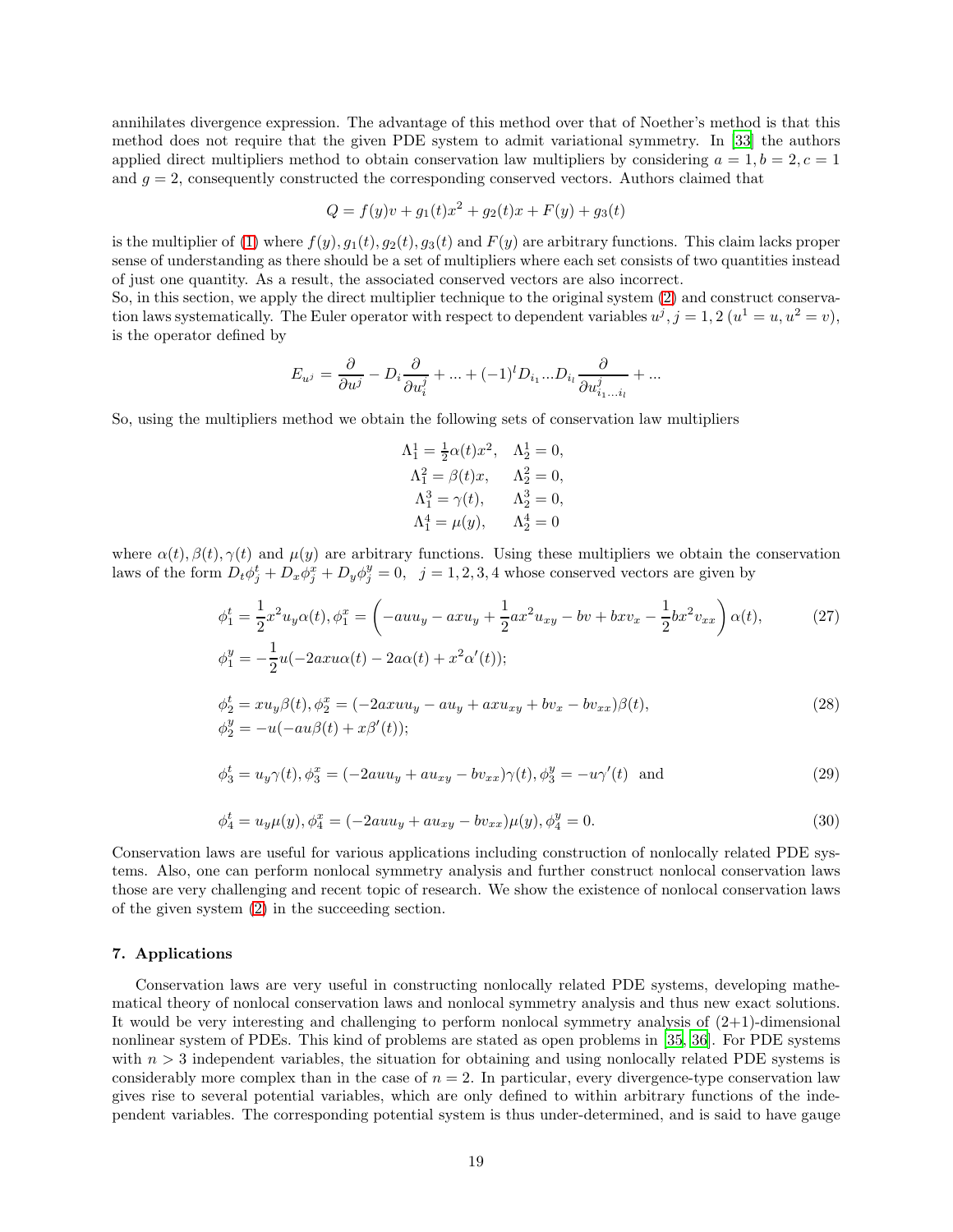freedom. Additional equations involving potential variables, called gauge constraints, are needed to make such potential systems determined.

For example, consider a divergence-type conservation law in three-dimensional space

$$
\mathrm{div}\phi = \phi_x^1 + \phi_y^2 + \phi_z^3 = 0
$$

with flux vector  $\phi = (\phi^1(x, y, z), \phi^2(x, y, z), \phi^3(x, y, z))$  and independent variables  $x, y, z$ . It immediately follows that there exists a vector potential  $\psi = (\psi^1(x, y, z), \psi^2(x, y, z), \psi^3(x, y, z))$ , such that  $\phi = \text{curl}\psi$ . Consequently, the potential system in this case becomes

$$
\begin{aligned} \psi_y^3 - \psi_z^2 &= \phi^1, \\ \psi_z^1 - \psi_x^3 &= \phi^2, \\ \psi_x^2 - \psi_y^1 &= \phi^3. \end{aligned}
$$

However, unlike in the two-dimensional situation, the potential system is under-determined. An additional equation involving the potential variables is required in order to complete the potential system to eliminate its gauge freedom. For example, one can have the gauges:

- divergence (Coulomb) gauge: div  $\psi = \psi_x^1 + \psi_y^2 + \psi_z^3 = 0$ ,
- spatial gauge:  $\psi^k = 0$ ,  $k = 1$  or 2 or 3,
- Poincaré gauge:  $x\psi^1 + y\psi^2 + z\psi^3 = 0$ ,

provided that all solutions of the potential system can be obtained from the solution of the corresponding gauge-constrained (determined) potential system. If one of the coordinates in a given PDE system is time t, special gauges are frequently used, such as

- Lorentz gauge (in (2+1)-dimensional):  $\psi_t^1 \psi_x^2 \psi_y^3 = 0$ ,
- Cronstrom gauge (in (2+1)-dimensional):  $t\psi^1 x\psi^2 y\psi^3 = 0$ .

Here we write down the potential systems associated to the given system [\(2\)](#page-1-1) by making use of the conserved vectors given in preceding section.

<span id="page-19-0"></span>Potential system I: 
$$
\psi_x^3 - \psi_y^2 = \frac{1}{2} x^2 u_y \alpha(t),
$$

$$
\psi_y^1 - \psi_t^3 = \left( -auu_y - axu_y + \frac{1}{2} ax^2 u_{xy} - bv + b x v_x - \frac{1}{2} bx^2 v_{xx} \right) \alpha(t),
$$

$$
\psi_t^2 - \psi_x^1 = -\frac{1}{2} u(-2axu\alpha(t) - 2a\alpha(t) + x^2 \alpha'(t));
$$
(31)

Potential system II: 
$$
\psi_x^3 - \psi_y^2 = xu_y \beta(t),
$$

$$
\psi_y^1 - \psi_t^3 = (-2axuu_y - au_y + axu_{xy} + bv_x - bv_{xx})\beta(t),
$$

$$
\psi_t^2 - \psi_x^1 = -u(-au\beta(t) + x\beta'(t));
$$
(32)

Potential system III: 
$$
\psi_x^3 - \psi_y^2 = u_y \gamma(t),
$$

$$
\psi_y^1 - \psi_t^3 = (-2auu_y + au_{xy} - bv_{xx})\gamma(t),
$$

$$
\psi_t^2 - \psi_x^1 = -u\gamma'(t);
$$

$$
(33)
$$

and

Potential system IV: 
$$
\psi_x^3 - \psi_y^2 = u_y \mu(y),
$$

$$
\psi_y^1 - \psi_t^3 = (-2auu_y + au_{xy} - bv_{xx})\mu(y),
$$

$$
\psi_t^2 - \psi_x^1 = 0.
$$
 (34)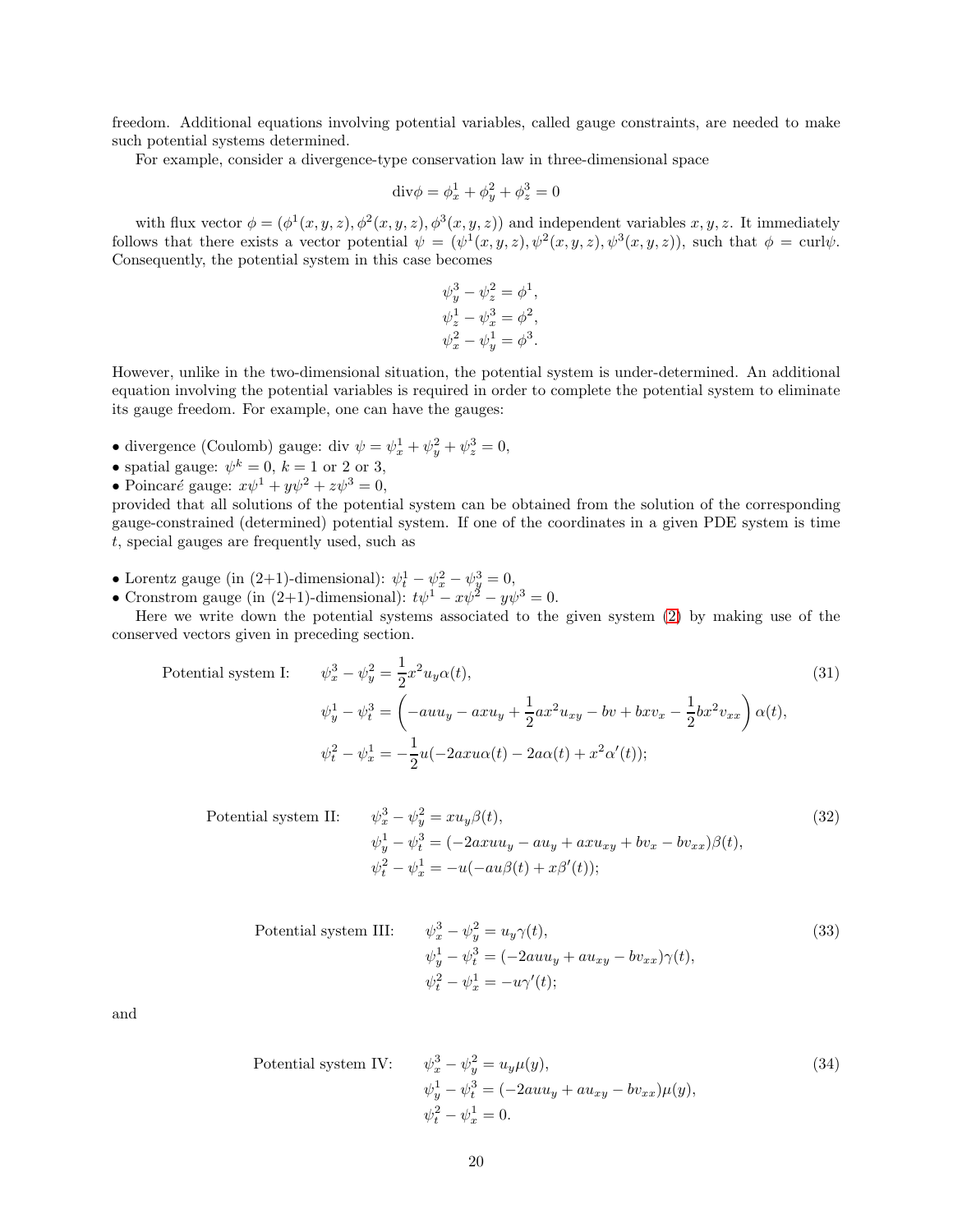For the potential system I, let us consider the spatial gauge  $\psi^3 = 0$  given in [\(31\)](#page-19-0) and by choosing  $\alpha(t) = 2$ , the corresponding conservation law multipliers are

$$
\delta^{1} = \left(\frac{\psi^{2}}{x^{2}} + u\right) k_{1}(t),
$$
  
\n
$$
\delta^{2} = \frac{H_{1}(t)x + H_{2}(t)}{x^{3}},
$$
  
\n
$$
\delta^{3} = 0, \quad \delta^{4} = 0
$$
\n(35)

and

$$
\delta^5 = \left(\frac{\psi^2}{x^2} + u\right) k_2(t),
$$
  
\n
$$
\delta^6 = \frac{H_3(t)x + H_4(t)H_5(y) + H_6(t)}{x^3},
$$
  
\n
$$
\delta^7 = -\frac{1}{2} \frac{H_4(t)H_5'(y)}{x^2}, \quad \delta^8 = 0
$$
\n(36)

where  $k_1(t)$ ,  $k_2(t)$ ,  $H_1(t)$ ,  $H_2(t)$ ,  $H_3(t)$ ,  $H_4(t)$  and  $H_5(y)$  are arbitrary functions. Here we observe that the multiplier components  $\delta^1$  and  $\delta^5$  have an essential dependence on the potential variable  $\psi^2$ . Hence they yield nonlocal conservation laws of the given system [\(2\)](#page-1-1). Similarly, it is easy to show that potential system II and potential system IV also yield nonlocal conservation laws for [\(2\)](#page-1-1) by considering  $\beta(t) = 1$  and  $\mu(y) = 1$ .

In future study, it will be very interesting to analyze nonlocal symmetries of the given system [\(2\)](#page-1-1) arising from potential systems (I-IV) as well as from inverse potential systems and to obtain some new exact solutions.

#### <span id="page-20-0"></span>8. Conclusions

The (2+1)-dimensional BLP system is studied in the context of classical Lie symmetry analysis. It is observed that the system admits infinite dimensional Lie algebra. We performed the classification of optimal subalgebras and using each subalgebra we obtained several new exact solutions  $((5), (6), (8), (9), (11), (12),$  $((5), (6), (8), (9), (11), (12),$  $((5), (6), (8), (9), (11), (12),$  $((5), (6), (8), (9), (11), (12),$  $((5), (6), (8), (9), (11), (12),$  $((5), (6), (8), (9), (11), (12),$  $((5), (6), (8), (9), (11), (12),$  $((5), (6), (8), (9), (11), (12),$  $((5), (6), (8), (9), (11), (12),$  $((5), (6), (8), (9), (11), (12),$  $((5), (6), (8), (9), (11), (12),$  $((5), (6), (8), (9), (11), (12),$  $((5), (6), (8), (9), (11), (12),$ [\(13\)](#page-10-1), [\(14\)](#page-10-2), [\(16\)](#page-13-1), [\(18\)](#page-14-0), [\(19\)](#page-14-5), [\(20\)](#page-14-4), [\(21\)](#page-14-6), [\(24\)](#page-15-5), [\(25\)](#page-16-1) and [\(26\)](#page-16-5)) of the BLP system. In addition to that, we noticed that the only solution [\(22\)](#page-15-3) presented in [\[33](#page-22-15)] was recovered as a particular case of the obtained solution [\(20\)](#page-14-4). The computed solutions are reported first time in the literature. Physical behavior of some of the solutions are exhibited geometrically with the help of numerical simulations which consists of traveling waves, lump type solitons, kink and anti-kink type solitons, breather solitons, singular kink type solitons and etc. We constructed some conservation laws of the given system by using the direct multipliers method those may be used to further study on the nonlocal symmetry analysis of BLP system. Finally, as an application, we study the nonlocal conservation laws of the given system by using direct multiplier technique to the corresponding potential systems and appending spatial gauge constraints on them.

# Acknowledgement

First author is highly thankful to Ministry of Human Resource Development, Government of India, for the institute fellowship (grant no.IIT/ACAD/PGS&R/F.II/2/16MA90J04).

# Conflict of interest

The authors declare that they have no conflict of interest.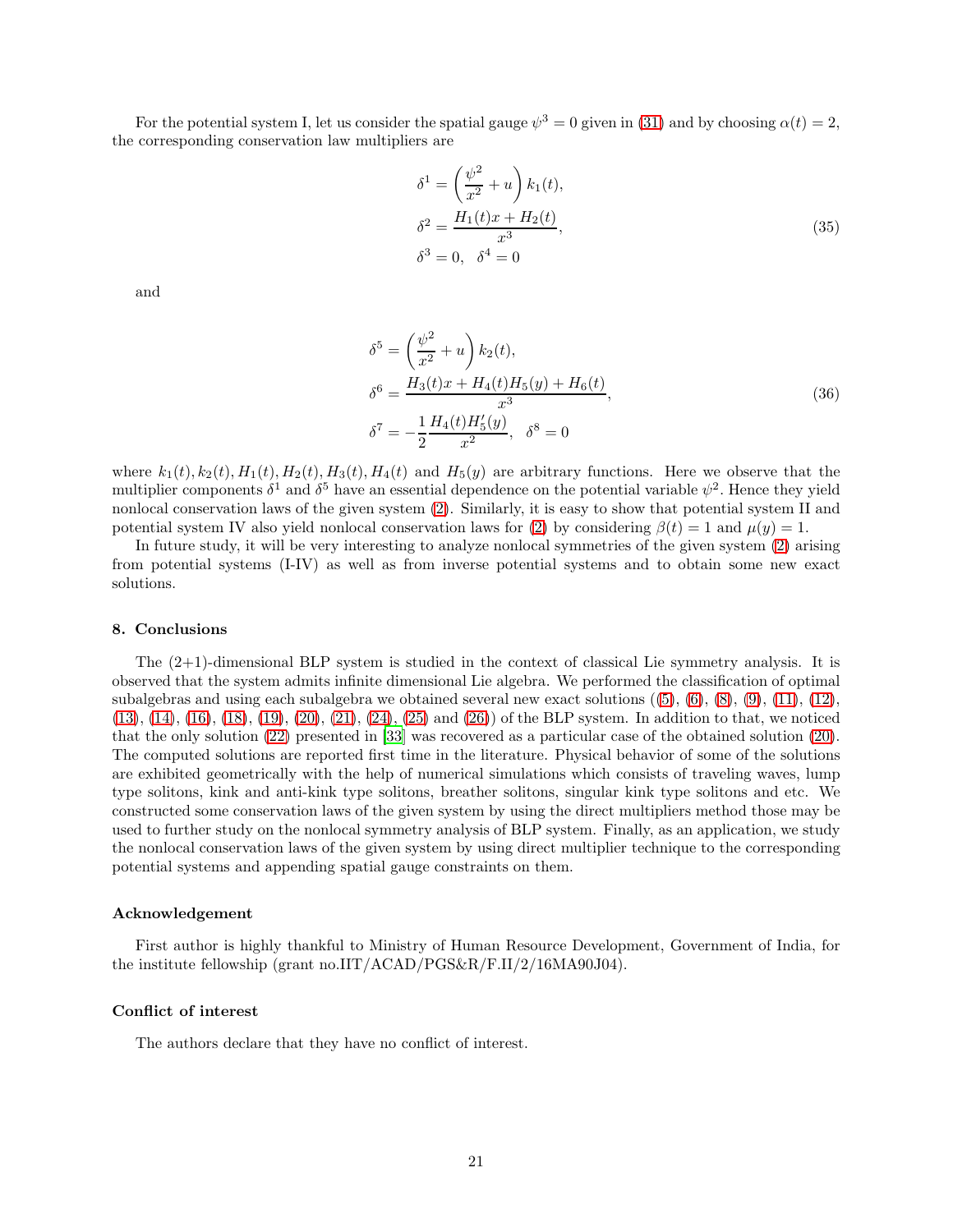#### References

# References

- <span id="page-21-0"></span>[1] G. W. Bluman, A. F. Cheviakov, S. C. Anco, Applications of symmetry methods to partial differential equations, Vol. 168, Springer, 2010.
- <span id="page-21-1"></span>[2] P. J. Olver, P. Rosenau, Group-invariant solutions of differential equations, SIAM Journal on Applied Mathematics 47 (2) (1987) 263–278.
- <span id="page-21-2"></span>[3] S. M. Sahoo, T. Raja Sekhar, G. P. Raja Sekhar, Optimal classification, exact solutions, and wave interactions of euler system with large friction, Mathematical Methods in the Applied Sciences 43 (9) (2020) 5744–5757.
- <span id="page-21-3"></span>[4] P. Satapathy, T. Raja Sekhar, Optimal system, invariant solutions and evolution of weak discontinuity for isentropic drift flux model, Applied Mathematics and Computation 334 (2018) 107–116.
- <span id="page-21-4"></span>[5] E. Yasar, T. Ozer, On symmetries, conservation laws and invariant solutions of the foam-drainage equation, International Journal of Non-Linear Mechanics 46 (2) (2011) 357–362.
- <span id="page-21-5"></span>[6] S. Saha Ray, Vinita, Lie symmetry analysis, symmetry reductions with exact solutions, and conservation laws of (2+ 1)-dimensional bogoyavlenskii-schieff equation of higher order in plasma physics, Mathematical Methods in the Applied Sciences 43 (9) (2020) 5850–5859.
- <span id="page-21-6"></span>[7] L. V. Ovsiannikov, Group analysis of differential equations, Academic press, 2014.
- <span id="page-21-7"></span>[8] P. J. Olver, Applications of Lie groups to differential equations, Vol. 107, Springer Science & Business Media, 2000.
- <span id="page-21-8"></span>[9] T. Raja Sekhar, P. Satapathy, Group classification for isothermal drift flux model of two phase flows, Computers & Mathematics with Applications 72 (5) (2016) 1436–1443.
- <span id="page-21-9"></span>[10] R. Cherniha, M. Serov, Y. Prystavka, A complete lie symmetry classification of a class of (1+ 2) dimensional reaction-diffusion-convection equations, Communications in Nonlinear Science and Numerical Simulation 92 (2021) 105466.
- <span id="page-21-10"></span>[11] S. Sil, T. Raja Sekhar, Nonclassical symmetry analysis, conservation laws of one-dimensional macroscopic production model and evolution of nonlinear waves, Journal of Mathematical Analysis and Applications (2020) 124847.
- <span id="page-21-11"></span>[12] O. O. Vaneeva, A. Bihlo, R. O. Popovych, Generalization of the algebraic method of group classification with application to nonlinear wave and elliptic equations, Communications in Nonlinear Science and Numerical Simulation 91 (2020) 105419.
- <span id="page-21-12"></span>[13] N. Benoudina, Y. Zhang, C. M. Khalique, Lie symmetry analysis, optimal system, new solitary wave solutions and conservation laws of the pavlov equation, Communications in Nonlinear Science and Numerical Simulation 94 (2021) 105560.
- <span id="page-21-13"></span>[14] S. Opanasenko, A. Bihlo, R. O. Popovych, Group analysis of general burgers–korteweg–de vries equations, Journal of Mathematical Physics 58 (8) (2017) 081511.
- <span id="page-21-14"></span>[15] Z.-Y. Zhang, G.-F. Li, Symmetry properties of conservation laws for nonlinear fokker-planck equation describing cell population growth, Communications in Nonlinear Science and Numerical Simulation 93 (2021) 105506.
- <span id="page-21-15"></span>[16] M. Liu, H. Dong, On the existence of solution, lie symmetry analysis and conservation law of magnetohydrodynamic equations, Communications in Nonlinear Science and Numerical Simulation 87 (2020) 105277.
- <span id="page-21-16"></span>[17] S. C. Anco, G. W. Bluman, Direct construction of conservation laws from field equations, Physical Review Letters 78 (15) (1997) 2869.